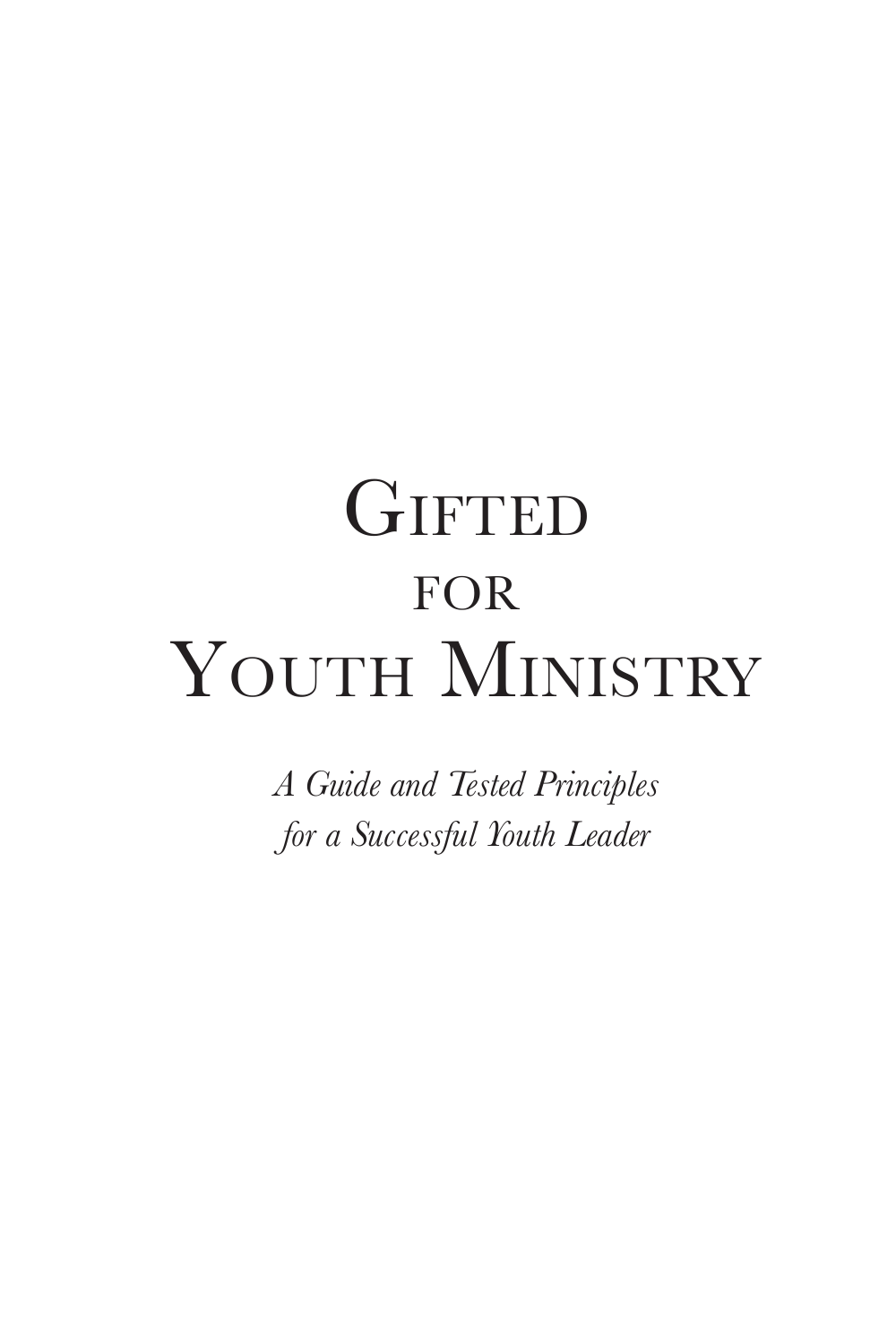*Gifted for Youth Ministry* Editor: Debbonnaire Kovacs Cover & Interior Design: Claudia C. Pech Moguel

Copyright 2021 Baraka Muganda. All rights reserved. No part of this book may be reproduced or transmitted in any form or by any means, electronic or mechanical, including photocopying, recording, or by any information storage or retrieval system, without permission in writing from the copyright holder.

Available from: Advent*Source* 5120 Prescott Ave. Lincoln, NE 68506 adventsource.org

Printed in U.S.A. ISBN# 978-1-62909-974-3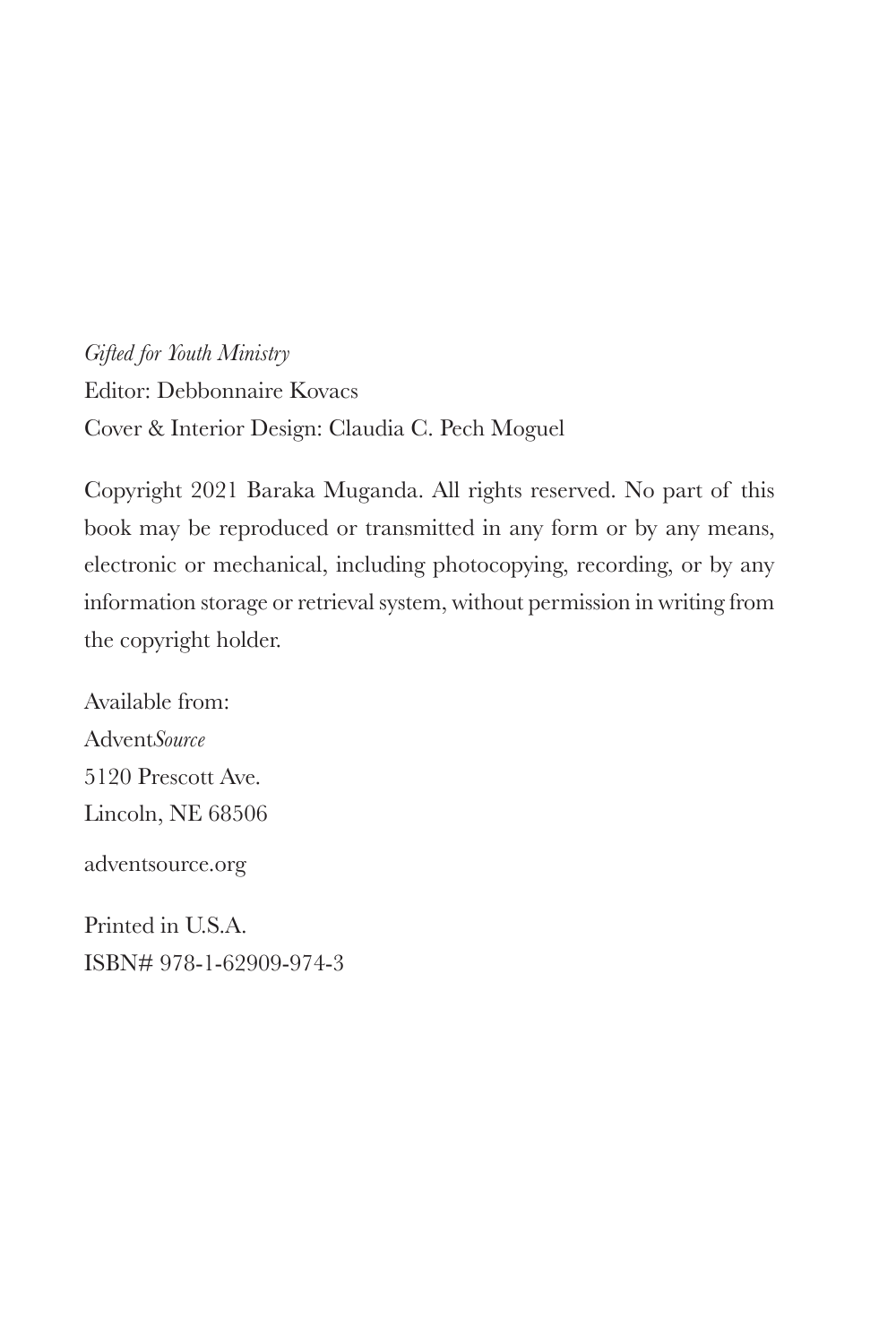### Thanks

To the millions of youth around the world whose lives I touched with my speaking engagements in youth events, and to the youth leaders that worked along with me to bring the youth to the cross of Calvary and recreate the image of God in their minds.

To my wife, Anne, and my daughters, Diana, Tanya, and Anita. I thank God every day for giving me the greatest awesome family I could ask for. I indeed love you. Thanks for supporting Daddy and for your understanding of my being absent in your lives when you needed me due to the demands of my work.

To my late Father, Fares Muganda, and my late mum, Lois, who raised me and encouraged me to develop my gift for serving the youth and prayed for me all the time when they were alive.

To my siblings, Joseph, Ruth, John, and David, who supported me through their prayers.

To my General Conference Youth Department team who supported me to build a strong lasting department for the world church, Jonathan Tejel, David Wong, Robert Holbrook, Hiskia Missah, Alfred Marenko, Betty Brooks, Silvia Sicalo, Lullether Walker, Ludi Leito, and Maria Dunchie.

To all the Division youth leaders in the Seventh day Adventist Church, Union Youth leaders and Local Conferences around the world I say, thank you, for your support and making me a shining Youth Leader.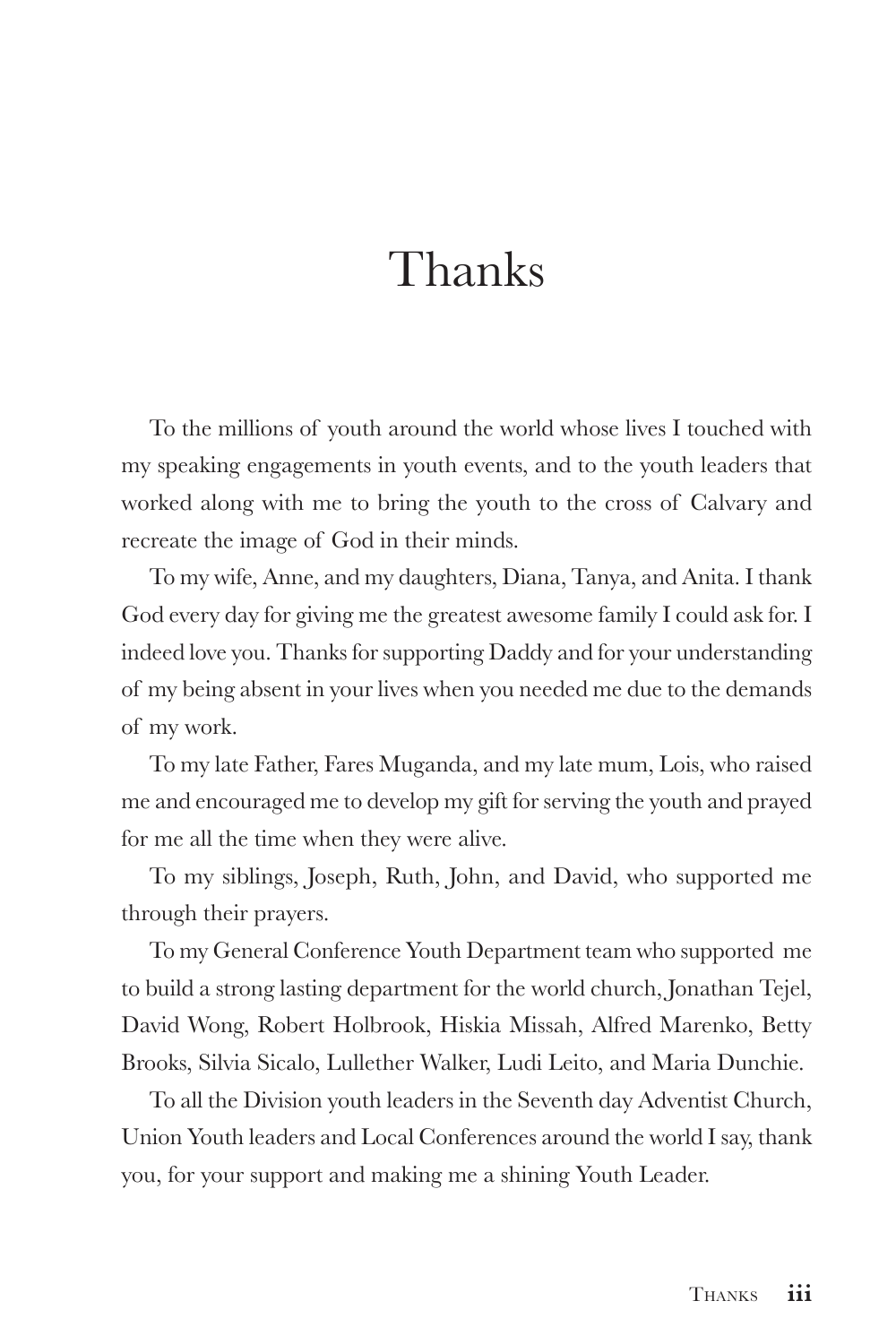To youth leaders in the Seventh Day Adventist Church who inspired me to be the best youth leader, L Minchin, John Hancock, Leo Ranzolin, Israel Leito, Richard Barron, Malcom Allen, Barry Gane, Yohana Lusingu, Jocktan Kuyenga and many others.

To Bernice Lusingu and Siphiwe Chisewe very able and outstanding dedicated Administrative Assistants in East African Division territory.

To Debbonnaire Kovacs, thanks for the time it took to bring this book into completion through your keen editorial eye. Thanks for making this book a reality.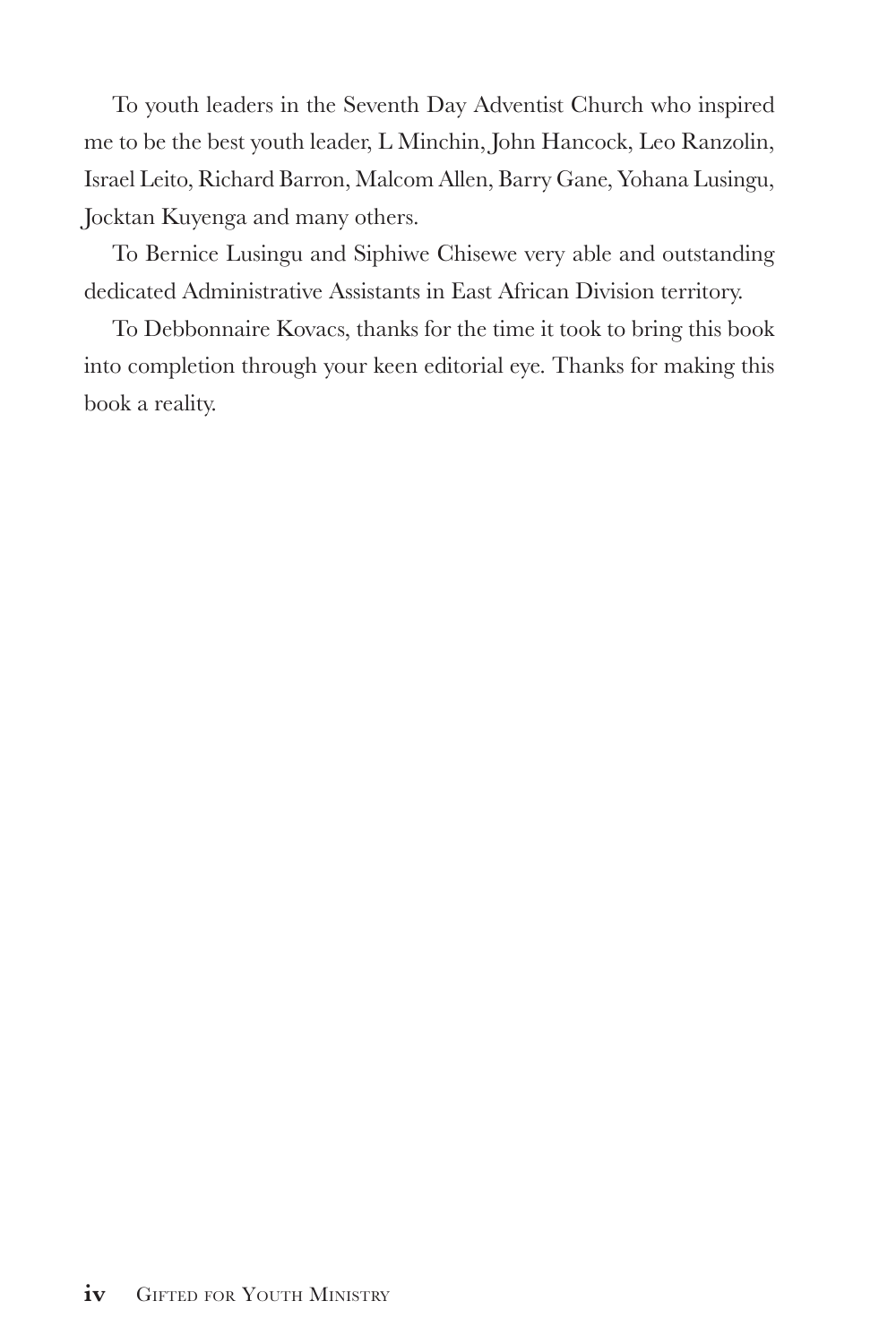### **Contents**

| <b>CHAPTER 1</b>  |                                          |  |
|-------------------|------------------------------------------|--|
| <b>CHAPTER 2</b>  |                                          |  |
| <b>CHAPTER 3</b>  |                                          |  |
| <b>CHAPTER 4</b>  |                                          |  |
| <b>CHAPTER 5</b>  |                                          |  |
| <b>CHAPTER 6</b>  |                                          |  |
| <b>CHAPTER 7</b>  |                                          |  |
| <b>CHAPTER 8</b>  |                                          |  |
| <b>CHAPTER 9</b>  |                                          |  |
| <b>CHAPTER 10</b> |                                          |  |
| <b>CHAPTER 11</b> |                                          |  |
| <b>CHAPTER 12</b> |                                          |  |
| <b>CHAPTER 13</b> | Gift of Creating Redemptive Memories 125 |  |
| <b>CHAPTER 14</b> |                                          |  |
| <b>CHAPTER 15</b> |                                          |  |
| CHAPTER 16        |                                          |  |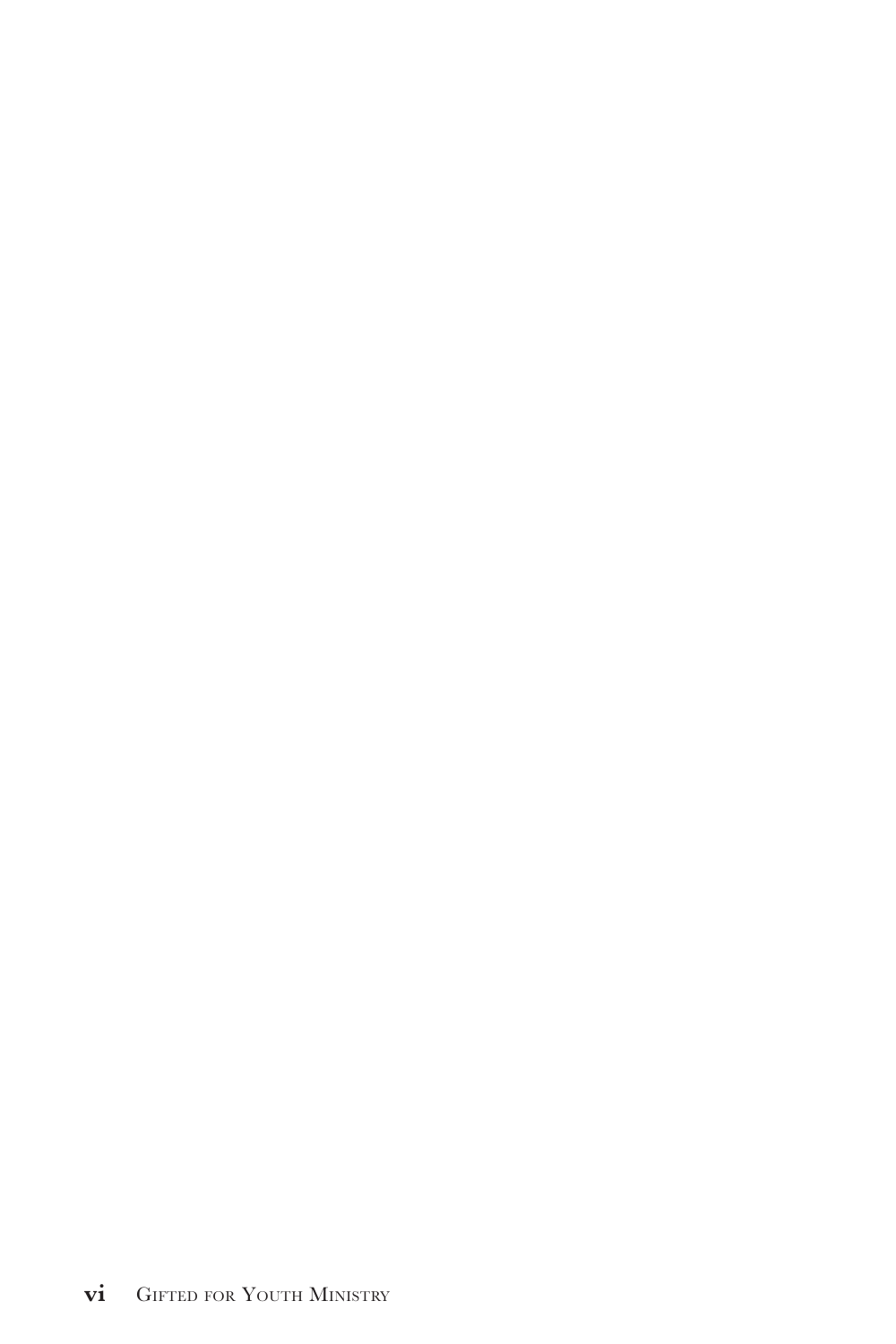## Introduction *Before We Start*

**MANY YOUTH** leaders have asked me the same questions over and over  $\mathbf{A}$  as I have traveled around the world: "Dr. Muganda, how did you manage to stay at the General Conference for fifteen years, at the division for ten years, at the union for five years, and at the local conference for five years? What secret did you have for being so successful? How have you done so well? What can I do to be like you?" These questions served as the backdrop of writing this book to share my experience as a world youth leader for over 40 years in the Seventh-day Adventist church. It is my prayer that this book will bring inspiration and motivation to all those who read it.

I was born in Tanzania, East Africa, and raised in a pastor's home. I am a PK. I know the joys and sorrows of being a pastor's kid. Many pastors' kids do not make it to walk in the footsteps of Jesus, but God helped me throughout my teenage life when I was trying to find my identity, and through Him I made it.

I started preaching at the age of nine. As young as that, I would gather all my age mates within the mission compound every Sabbath afternoon. I would ring a makeshift bell made from the rim of a wheel to gather the children to meet under a mango tree. I would then take the pulpit and preach, imitating my Daddy.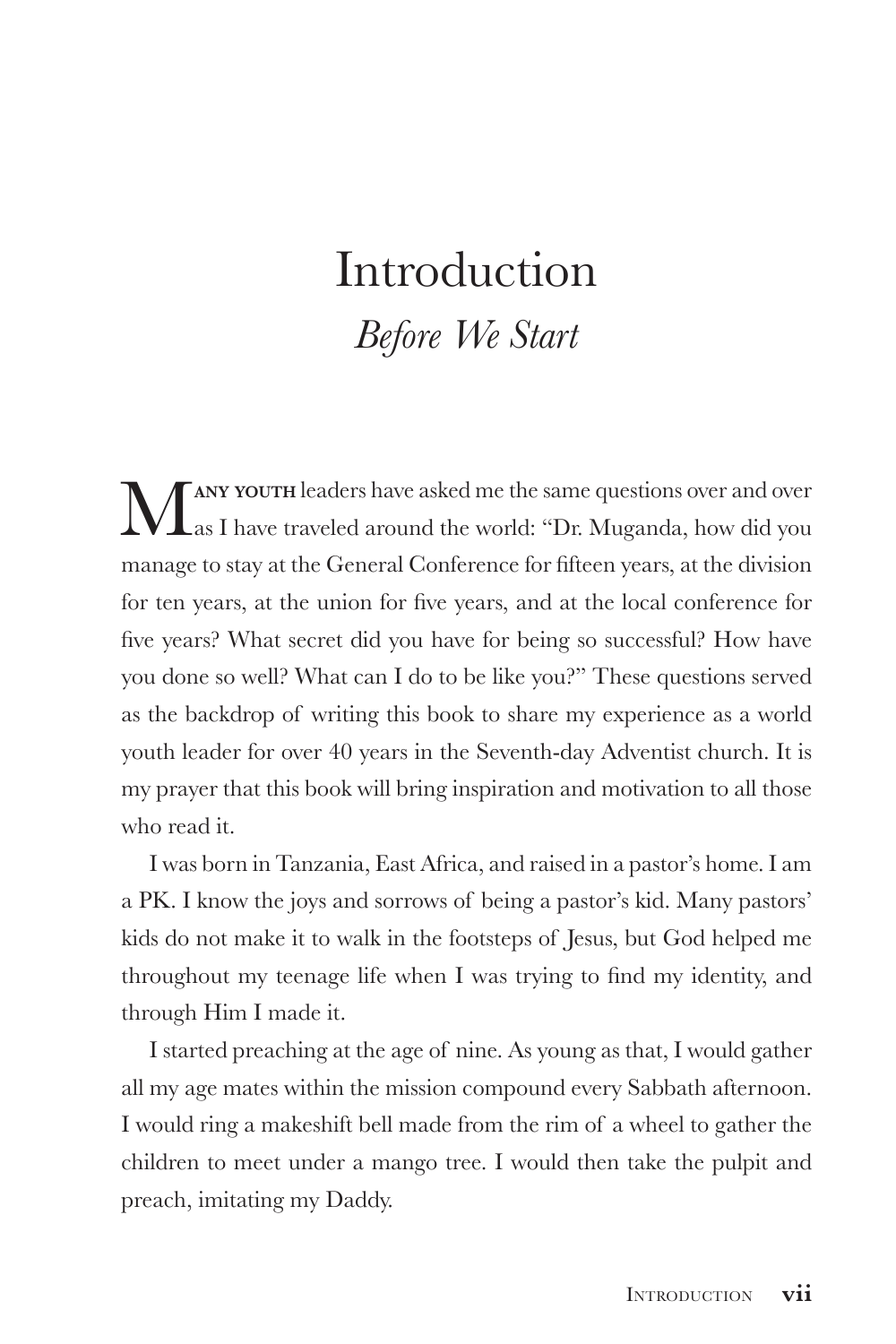I would even make appeals asking the children to come forward and give their hearts to Jesus. Sometimes I would come up with mock weddings in which I would pretend to marry these small kids. This was so funny and the kids loved it. They enjoyed my charismatic approach to speaking to them at that age.

I developed so much interest in working with kids even when I was a little boy myself. My passion working with young people was real and captivating. I recall that, at the time of finishing my secondary school education, during the seniors' farewell party, one of my friends, Msafiri Manjale, gave a speech about me. He said, "Baraka Muganda will either be a politician or a preacher."

At the end of form four, which is the end of secondary school in Tanzania, I was selected to join a pre-university or high school. I wanted to study and become a lawyer. During those years there was a lot of corruption and I was determined to go and study and come back to put all such people in prison.

Then I realized that God had bigger plans for my life than putting people in prison. He wanted me to free them from the prisons of sin. After three months at Musoma Alliance High School in Tanzania, I walked into the principal's office and handed him my resignation from school. He thought I was joking, because there were so many young people who were crying to join high school and could not get that opportunity. During my days we had more students qualified to join high school than spaces available. After much discussion with the principal, he accepted my resignation.

I left the school, flew to Zimbabwe, and joined Solusi University to earn my theology degree. At that time my father was also just completing his first degree in theology. I loved my studies and did a lot of preaching while at the seminary. I also led in youth programs. I loved so much working with young people, pathfinders, and earliteens.

As I was coming to the end of my studies at Solusi, I received a letter from the secretary treasurer of Tanzania Union, calling me to employment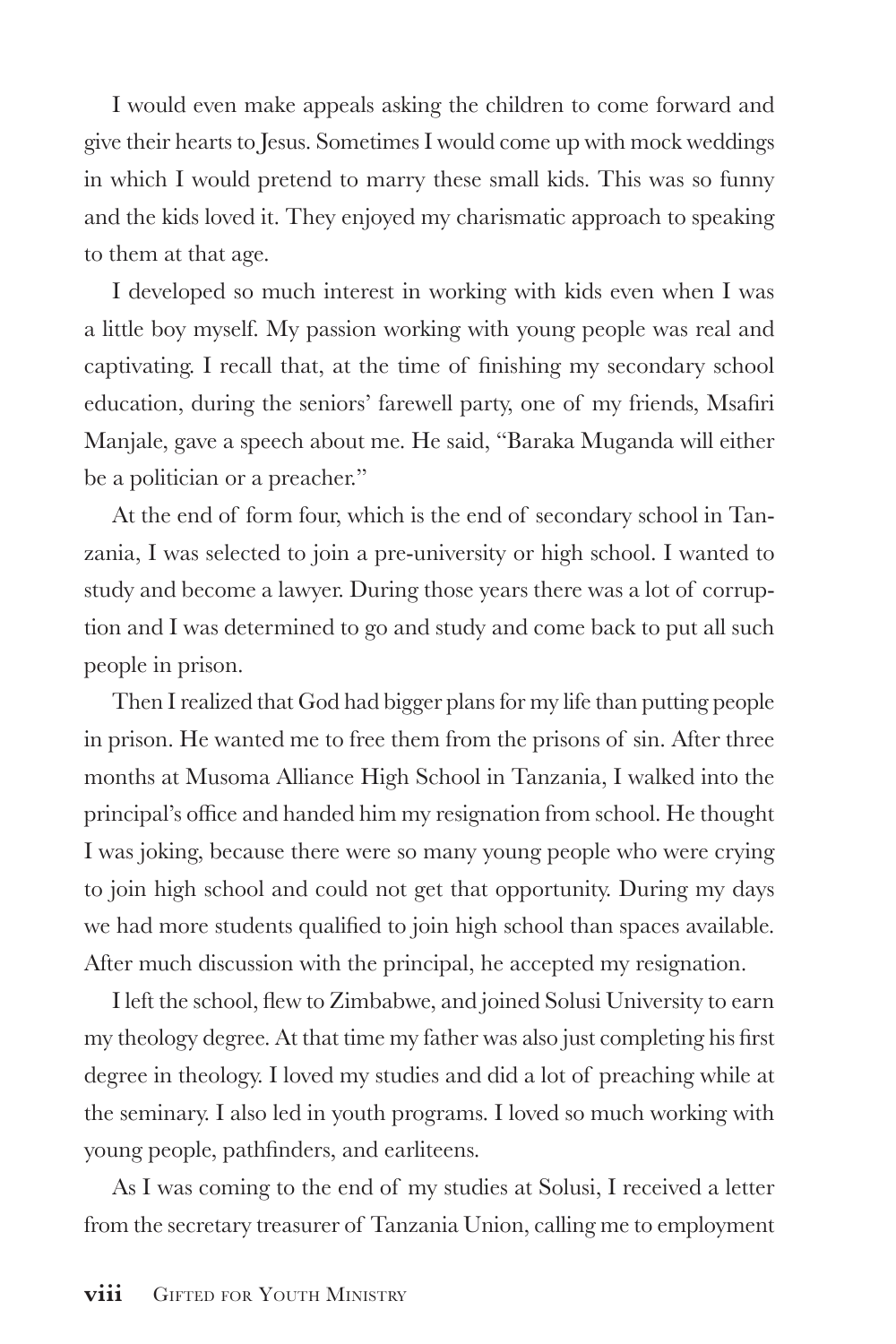as a pastor in the southern part of Tanzania at a church called Nachingwea. I was so happy, and thanked God for opening up this opportunity for me. I wanted to be a pastor so badly. But when I arrived home, in Tanzania, I received another letter from the same person saying that the union committee was so sorry to let me know that I was not going to be employed due to budgetary constraints. In those years, missionaries would scare local people by telling them that employing one pastor with a degree would take salaries of four pastors. There were very few pastors at that time with undergraduate degrees. Unfortunately, our local pastors bought into this fear. My employment was turned down.

Was this going to discourage me from pursuing my dream? Not at all! I prayed about it and decided to talk to my father, who at that time was the union evangelist. I shared with him the bad news, but then I told him not to panic. I assured him that I would never leave church employment and join government forces. At that time if I had decided to join the government I would have been employed without any delay. Undergraduates were a hot commodity in the country.

At this time foreign missionaries were saying, "Africa does not have educated people to do what missionaries are doing." It was ironic that when an African came back with education, the same people would say, "These local people have no experience." I wanted to prove to them that beyond education and experience, dedication and commitment to God was my top priority.

I asked my father for one favor: to pick me up on his team as a volunteer and pay me just per diem (daily expenses). I asked for no salary. My father could not believe it. He asked me several times if I was serious. I said to him, "Daddy, I want to preach and will never leave my dream. I want to serve my Lord."

My father accepted my request to serve as a volunteer on his union evangelistic team. He made me assistant union evangelist, in charge of the team, and made me the chair of the platform and music as well. Every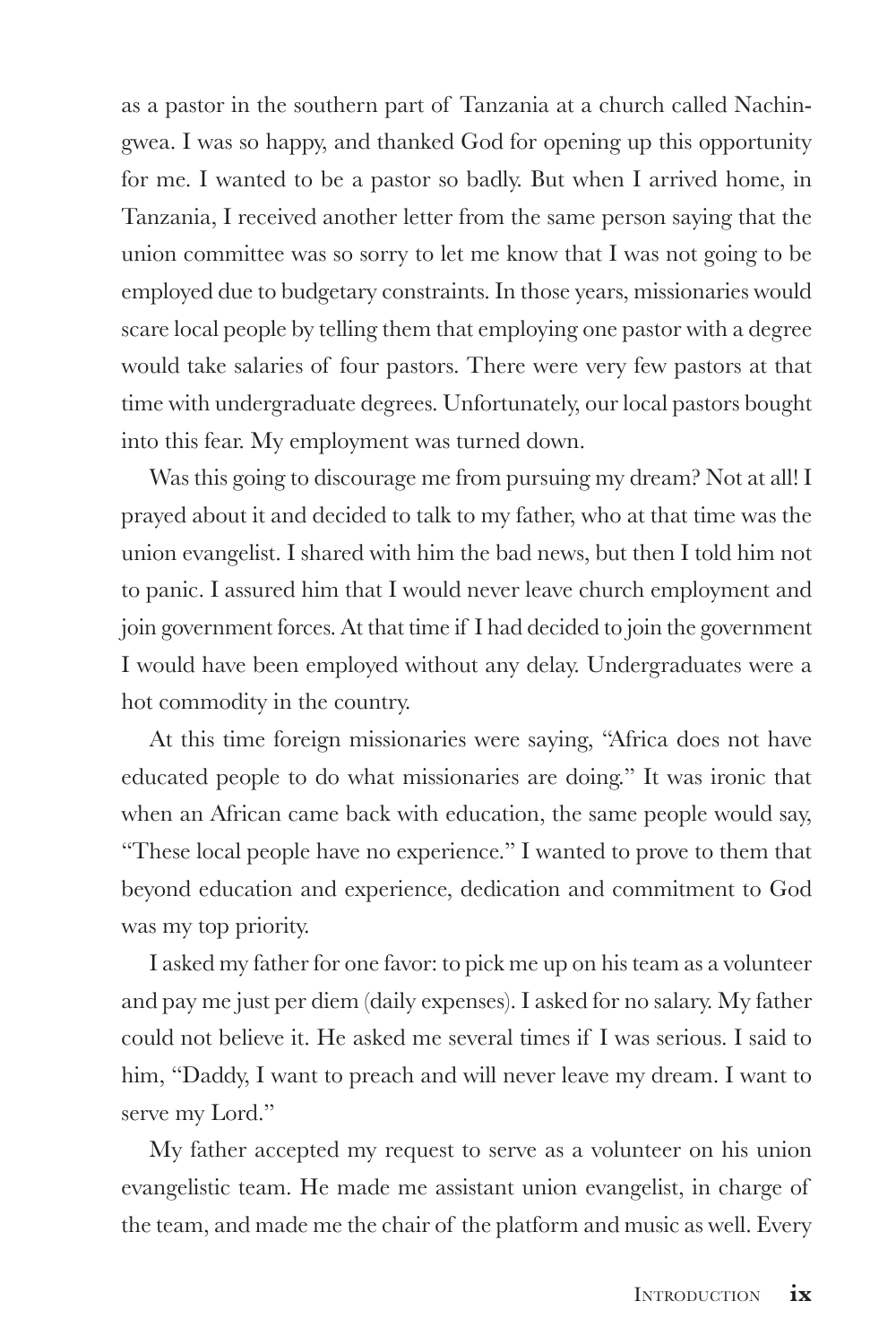evening I would prepare the program, welcome people, and conduct several songs to prepare people before my father came to preach.

Two or three weeks into the effort, a local conference president by the name of Pastor David Dobias walked into the hall and sat at the back watching. He witnessed my passion and how I made people feel at home and prepared them for the Word to be preached. I made the audience sing with joy, singing out their hearts to the Lord.

At the end of the program, Pastor Dobias called me aside and told me how I impressed him. He said the energy and passion which came out of me was so powerful. He then said words that have never left me for the past 40 years. He said, "Baraka, you have a gift for working with young people. I need a young pastor like you in my conference to motivate young people to love the Lord. You indeed have a natural gift—God has given you such a passion for young people. I am inviting you to join me on my team. You will be my youth director."

Dobias believed in me, and took a risk in employing me. I had no pastoral experience, no work experience, and was single. Aside from the brief work with my father, my resumé was completely empty, but Dobias took me under his wing and groomed this gift I had for the youth.

He left for the conference office and within a few weeks I received an official letter of employment. It caused a lot of discomfort among the elderly people who were working in the conference office. To many, having experience as a local pastor was an entrance requirement for serving on the conference, and I had none. They tried to fight me all the five years I worked there, but the gift God gave me for working with youth, preaching and addressing youth issues, became obvious throughout the conference.

I was only twenty-five when I began work as the local conference youth director. And from that time for the next 40 years I remained in the Youth Department of the Seventh-day Adventist Church, working from the local conference (Tanzania General Field, Tanzania Union, East African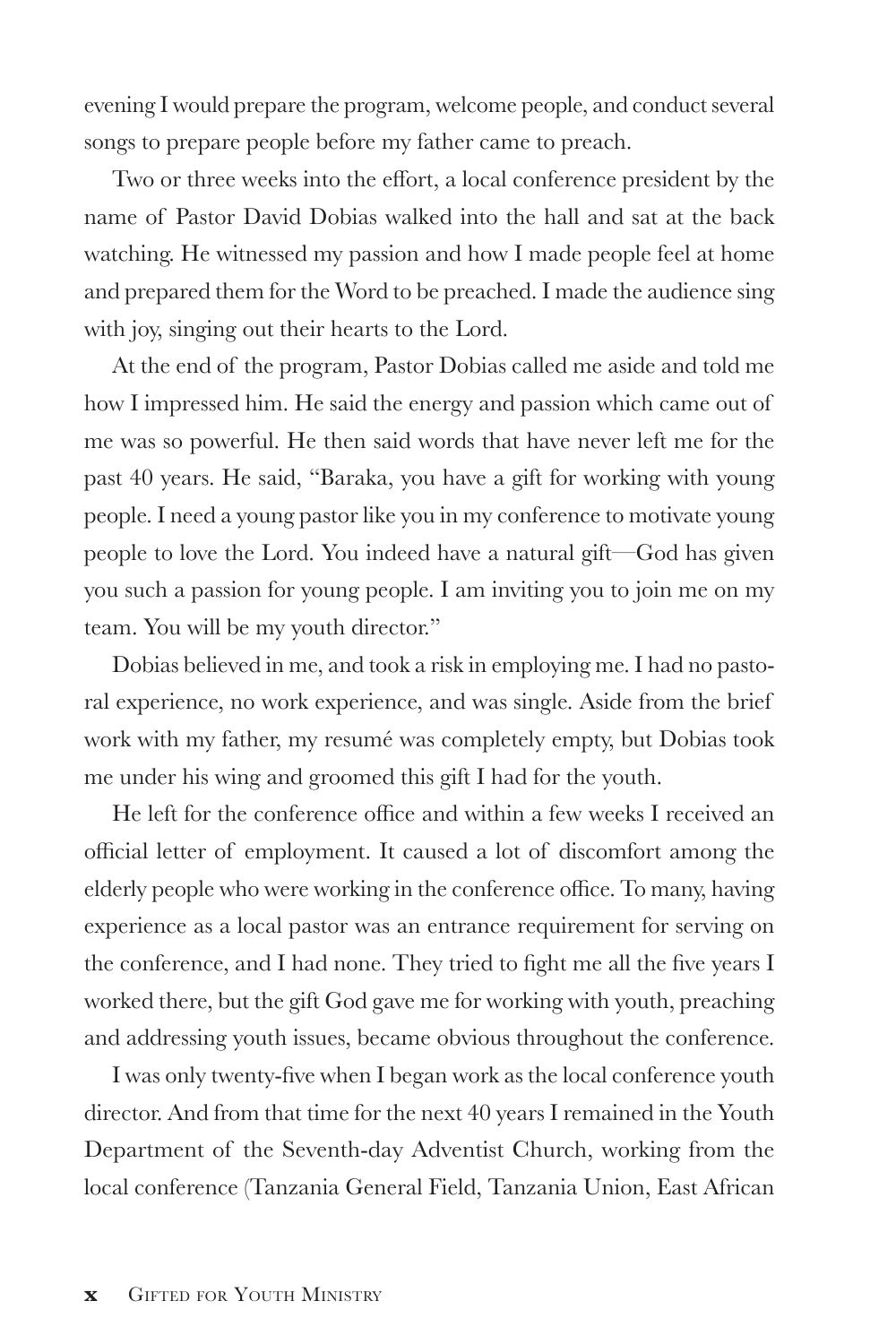Division (Zimbabwe), to the General Conference of the Seventh-day Adventist church.

I am one of the few pastors who never worked as a local pastor. All my life was spent in youth department, with many firsts: first black African to serve as Eastern Africa Division Youth Director, first black African to serve as World Youth Director at the General Conference, first black African to serve as Vice President for Ministry at an American Seventh-day Adventist university. Indeed, the words of Pastor David Dobias, "You have a gift," proved to be true. The gift for youth God put in me helped me break records of "firsts" in the Seventh-day Adventist Church.

In this book I will share with the reader the lessons I learned through my spiritual gift of working with young people. I saw God leading me in a very awesome way. May God inspire you to be the best youth leader you can be. Our youth deserve the best from us as their leaders.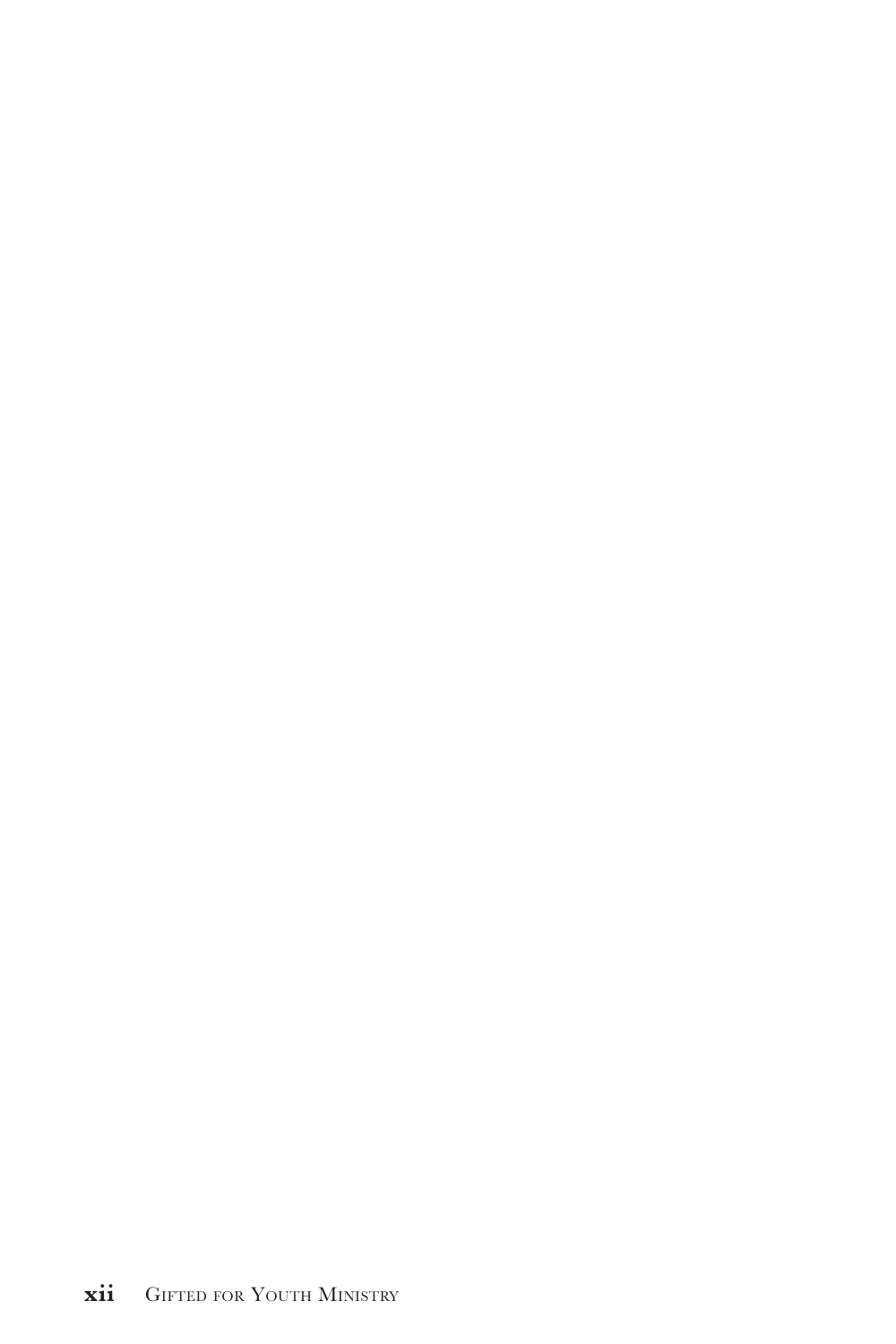#### **CHAPTER 1**

### Gift of Vision *The Beginning of the End*

**A r every** level of my ministry with youth I developed a vision as soon as I was appointed as a youth leader. I asked tough question in the beginning of my journey. Where was I taking the young people within my reach? Very early in my ministry I learned about the importance of having a vision. "Without a vision the people perish" Micah 3:6.

I spent time with the Lord as I looked up for a vision for my ministry. I consulted with some seniors around me, searched the Word of God and fasted and prayed. As a youth leader, you must recognize your strength as a leader, be true to your philosophy of ministry, and respond to the pressing needs of the group with direction that you can share with the leadership of the conference or church, youth ministry and the community around you. Vision must translate into workable and measurable goals.

Vision requires willingness and the ability to articulate the goals which one is striving to reach. Vision is about the big picture and about outcomes. If you don't have a vision you don't know where you are going. I found out in my ministry that vision gave me a picture of where I wanted my department to be after I left. In other words, a vision helps you to ask the question. "Where do I want this department to be, after one year or two years or three years?" When you have that in your mind you know how to run your department.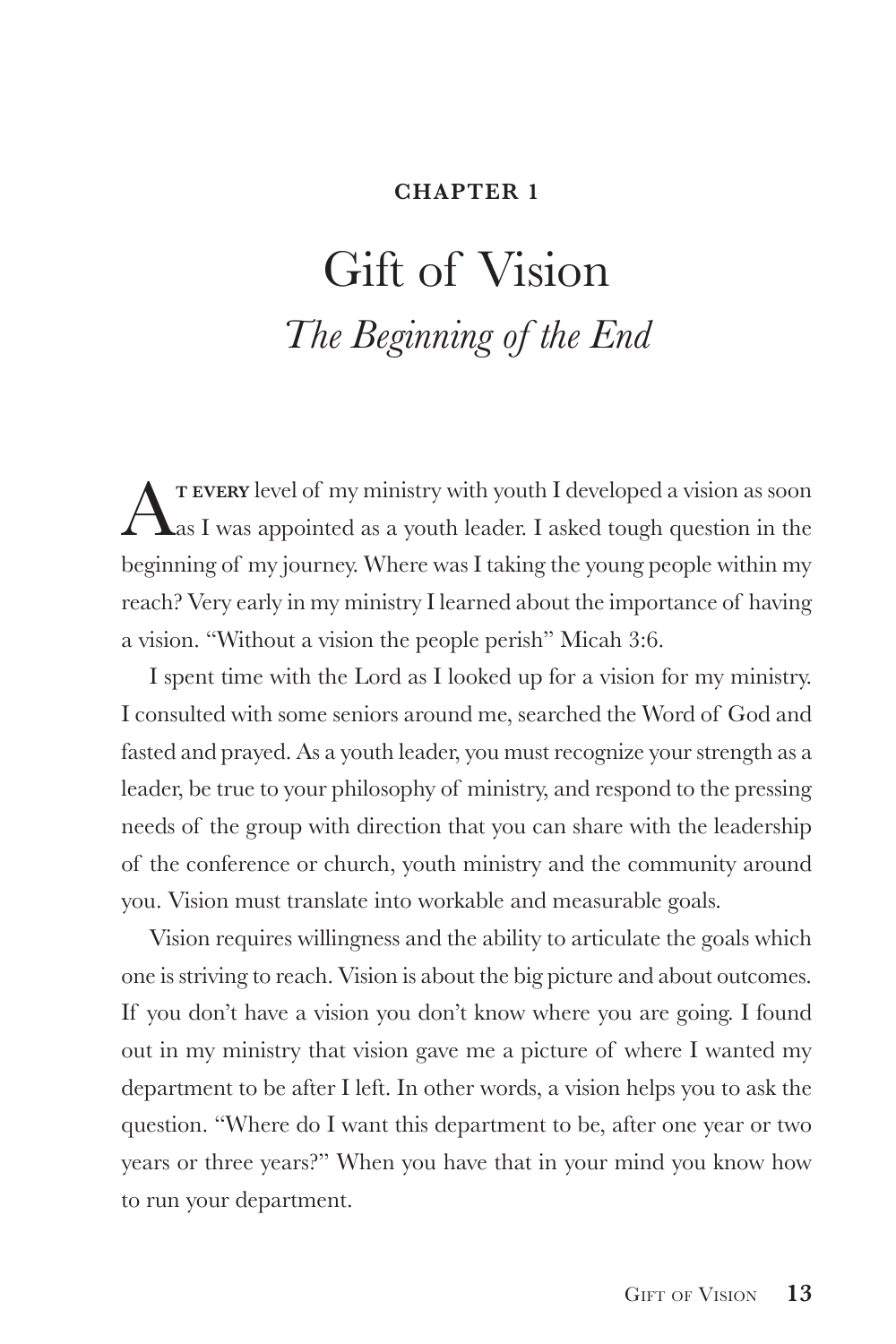Vision is so important in the youth department. It serves as a roadmap for the future. A good youth leader must always start ministry with a vision. Every time before I started running around to do my work I made sure my team knew our vision. I began by asking a team of those who were under my jurisdiction to come together and dream together for a vision. I made sure that this vision was owned by my team. We spend hours praying about a vision and asked many questions: Where were we taking the department? What was the outcome we wanted to see after we came to the end of our tenure?

It is sad to be a leader without a vision. I may say it is sin to be a purposeless leader. I approached my ministry with fear before the Lord. Every enterprise connected with His course should be carried forward with order, Prayer was the key for me to come up with a vision for my department. I knew that without prayer there was no way to come up with such a powerful vision.

I took my work very seriously because I wanted to be successful in saving the young people who were under my watch. I also learned that when you have a vision you will become a threat to some of those you serve with. Your vision will intimidate some colleagues. I saw this in my years of serving as Youth Director. Because when you have vision you tend to work very hard to meet the goals of the department. You are not lazy at all. You know what you are doing and where you are taking the department.

Ellen White says, "It is sin to be heedless, purposeless, and indifferent in any work in which we may engage, but especially in the work of God. Every enterprise connected with His cause should be carried forward with order, forethought, and earnest prayer." She goes on to say, "The work you are engaged in cannot be done except by forces which are the result of well understood plans" *Evangelism*, (1946, Review and Herald Publishing Association) page 94.

The book of Nehemiah gave me a lot of guidance and encouragement. I spent hours reading this book, especially how Nehemiah prepared to go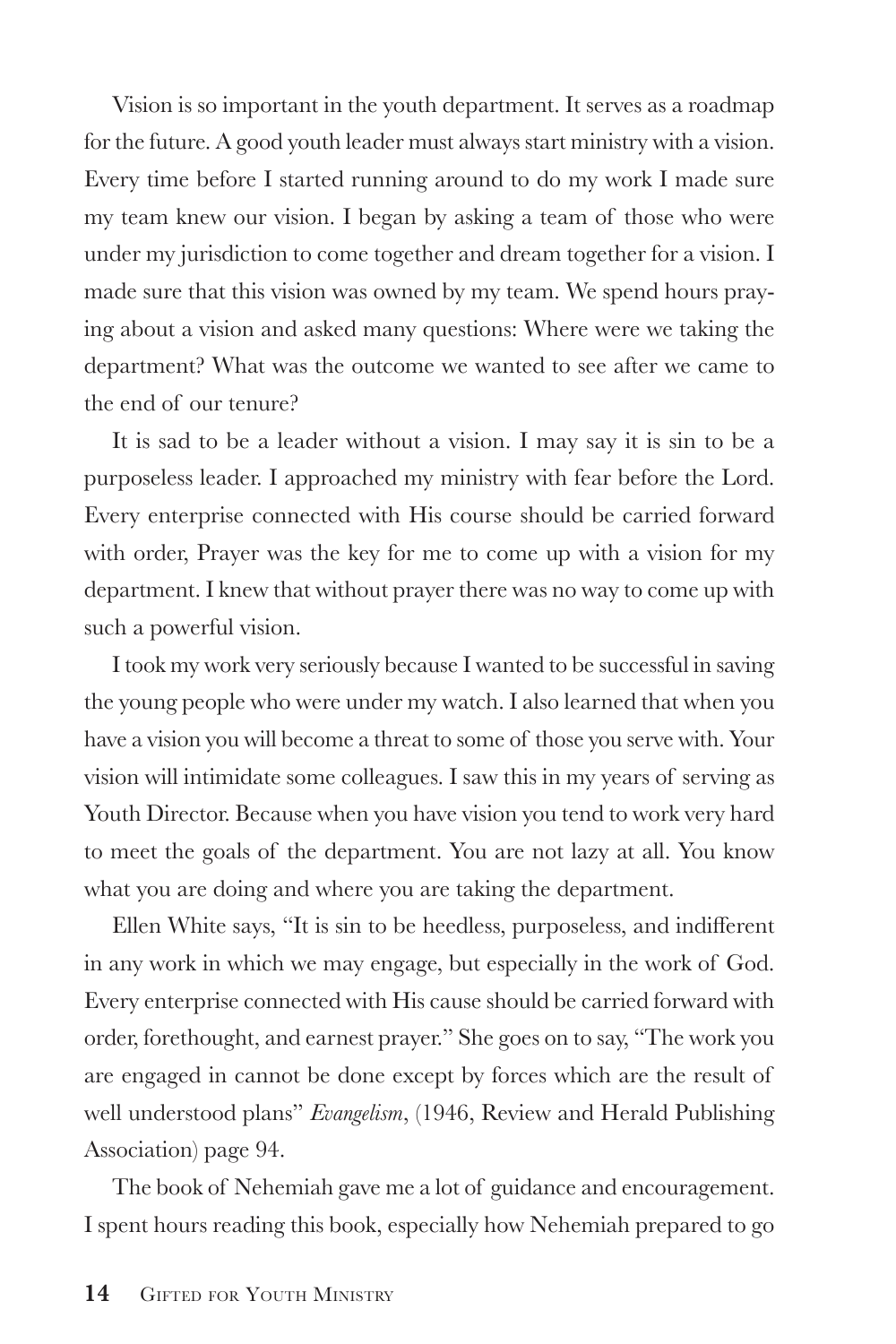back to Jerusalem and rebuild this city which was in ruins. I discovered how Nehemiah put God first in his plans, spending hours in prayer. At the end of his fast and prayer Nehemiah had a vision. A good youth leader will spend more hours in prayer at the beginning of his or her ministry. After God has revealed to you a vision then you are ready to share it with your team. This is not to say your team has no input but you give direction where you want the department to be after several years.

As you start working on the vision, ask the group, "What values do you want to see developed in the lives of young people?" A vision must have values and those values form the vision; values such as honesty, integrity, stewardship, prayer life, compassion, etc. This becomes your planning process.

In my ministry as youth leader, I spent many hours in prayer. I talked with God back and forth on my knees, asking God , "What do you want me to do, and how do I achieve this goal?" Just as Nehemiah was in constant in his life, as a successful youth leader you must make prayer your habit as you execute your vision. When you pray God comes into your ministry life and empowers you with a vision for your department or church. Briefly I followed Nehemiah's way of developing a vision. Nehemiah was driven by a concern, and went to his knees because he knew he was powerless. Prayer was constant in his life and finally God gave him a vision. Prayer is the key to a right vision!

Here are some principles I developed from studying Nehemiah's method of planning with a vision.

- Begin with youth group or leaders
- Develop a list of values
- Assess the needs, this involves the SWOT Exercise: Strength, Weakness, Opportunities and Threats. Choose the objectives to meet those needs
- Develop strategies
- Plan strategies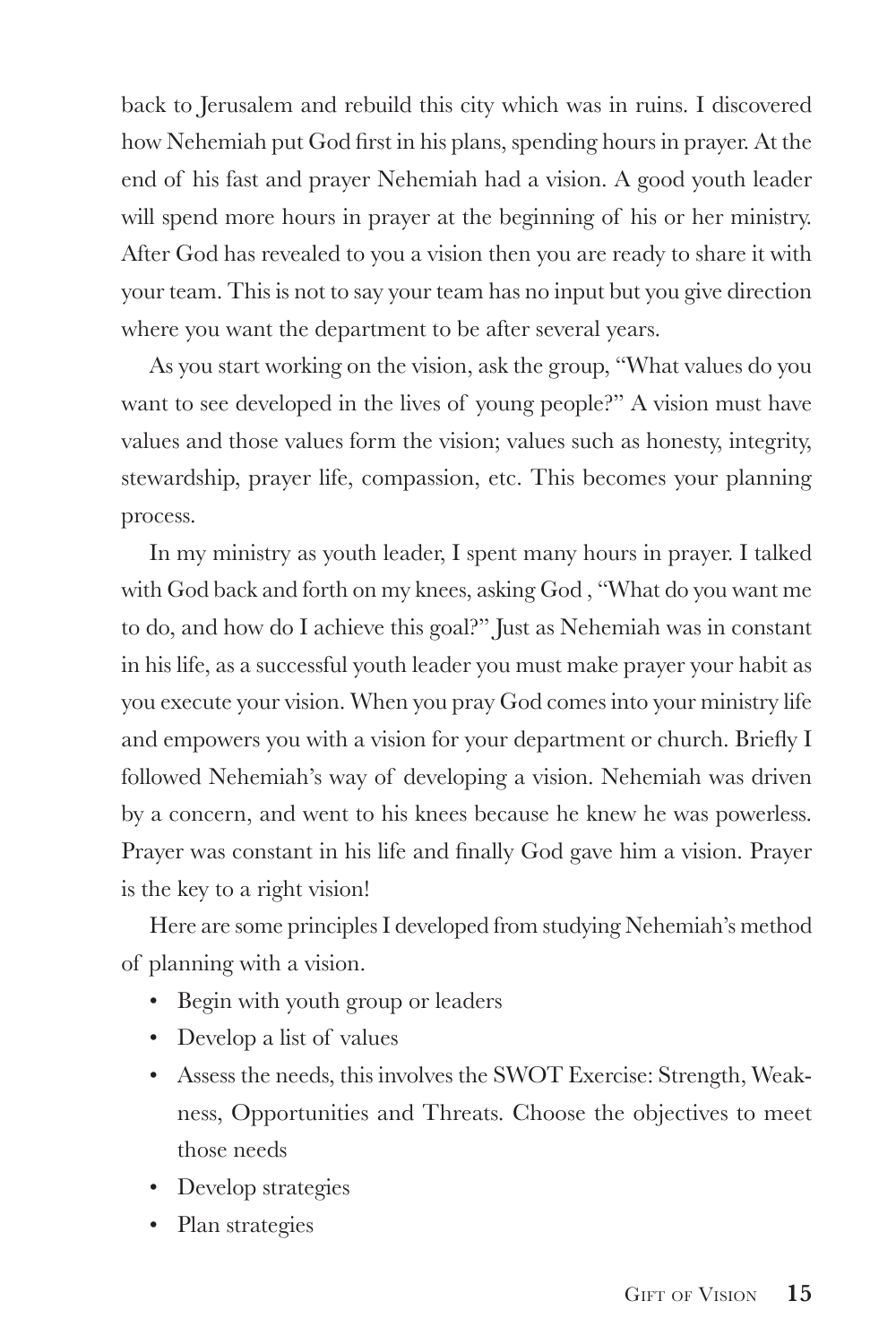#### • Regularly evaluate

Our vision in youth ministry should be so extensive that God is the only one who can fulfill it. Without vision, there can be no direction. The youth director should always be striving to see his/her vision fulfilled.

I believe that a youth director without a vision is a man/woman without success. I believe that a youth director without a vision is a youth director who will not have good, Christian, dedicated youth. You must have a vision.

A vision is not a dream. It is a future oriented look at the conditions that God would like to develop in the ministry. It is not a wish list or wishful thinking. It is seeing the ministry through God's eyes for what it can be and do.

You must have a vision of numerical growth and spiritual growth. The youth directors must constantly have a vision of someday growing and reaching many more youth.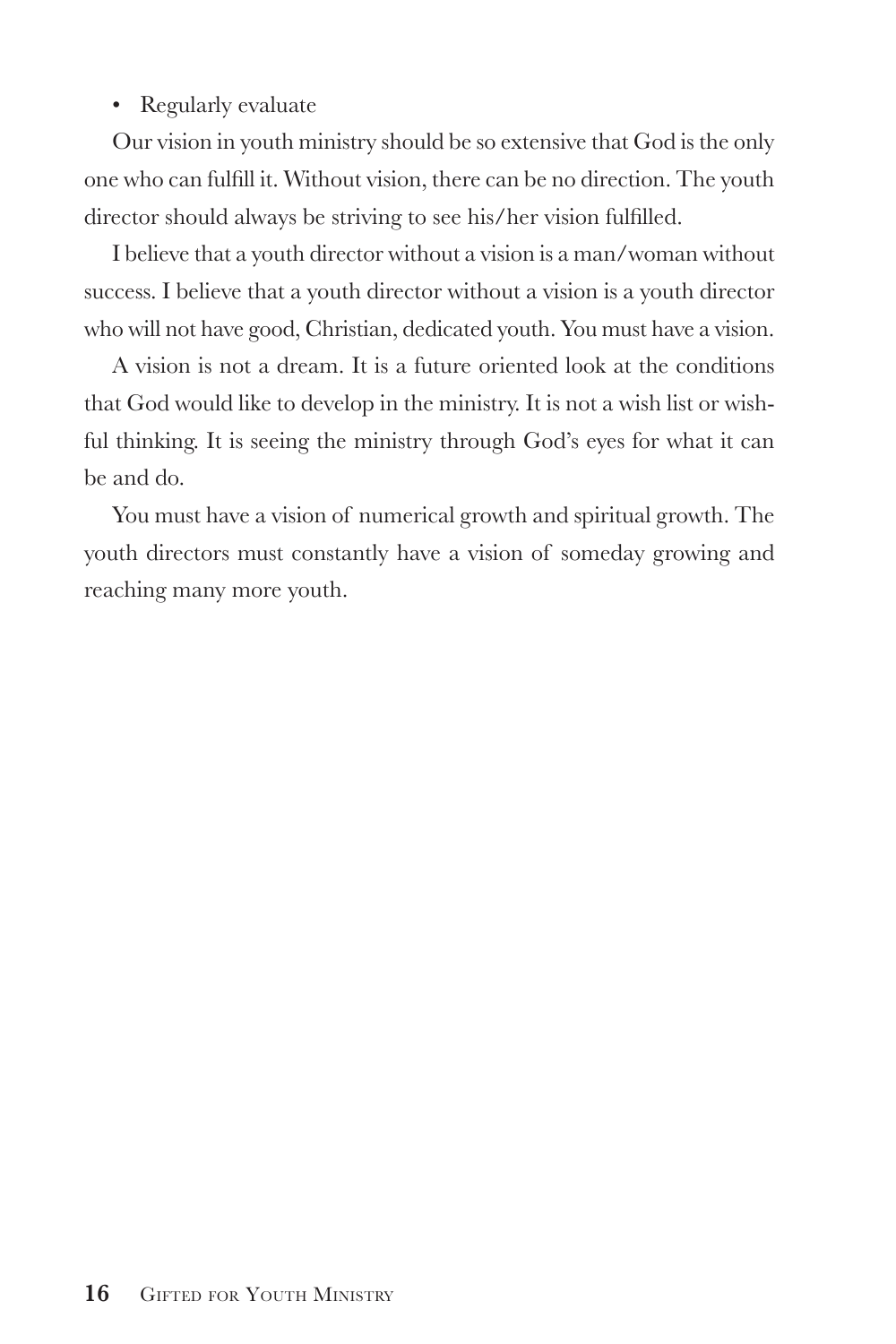#### **CHAPTER 2**

## Gift of Facing Empty Walls *Guided by the Map*

**EVERY TIME** I was appointed into a new office I spent the first few days of my leadership facing an empty wall. In other words, I allowed myself to be empty before God. I sat there facing the empty wall, asking some tough questions. "What do you have for me? Now, Wall, what am I supposed to do? Lord, I am overwhelmed with the enormity of the task!" My goal was that after asking these questions I would then develop my own personal Youth Ministry Philosophy that would guide me as I led my department.

I recall very vividly when I was appointed as World Youth Director for the Seventh-day Adventist Church. As the news was broken to me that the nominating committee had voted me to serve in that capacity, I could not believe what I was hearing. When I traveled to the General Conference Session in 1995, I went there as a delegate without any agenda of moving to another level. I was so happy at the Eastern Africa Division office in Harare. The news made me freeze, literally! I told my wife. "I am freezing and scared of this big and demanding job."

With these thoughts, I moved to Washington DC to begin this incredible journey as World Youth Director. As I did always, the first thing was for me to get acquainted with the office dynamics. I said to myself, "I know youth ministry but do not know how it works from the General Conference level.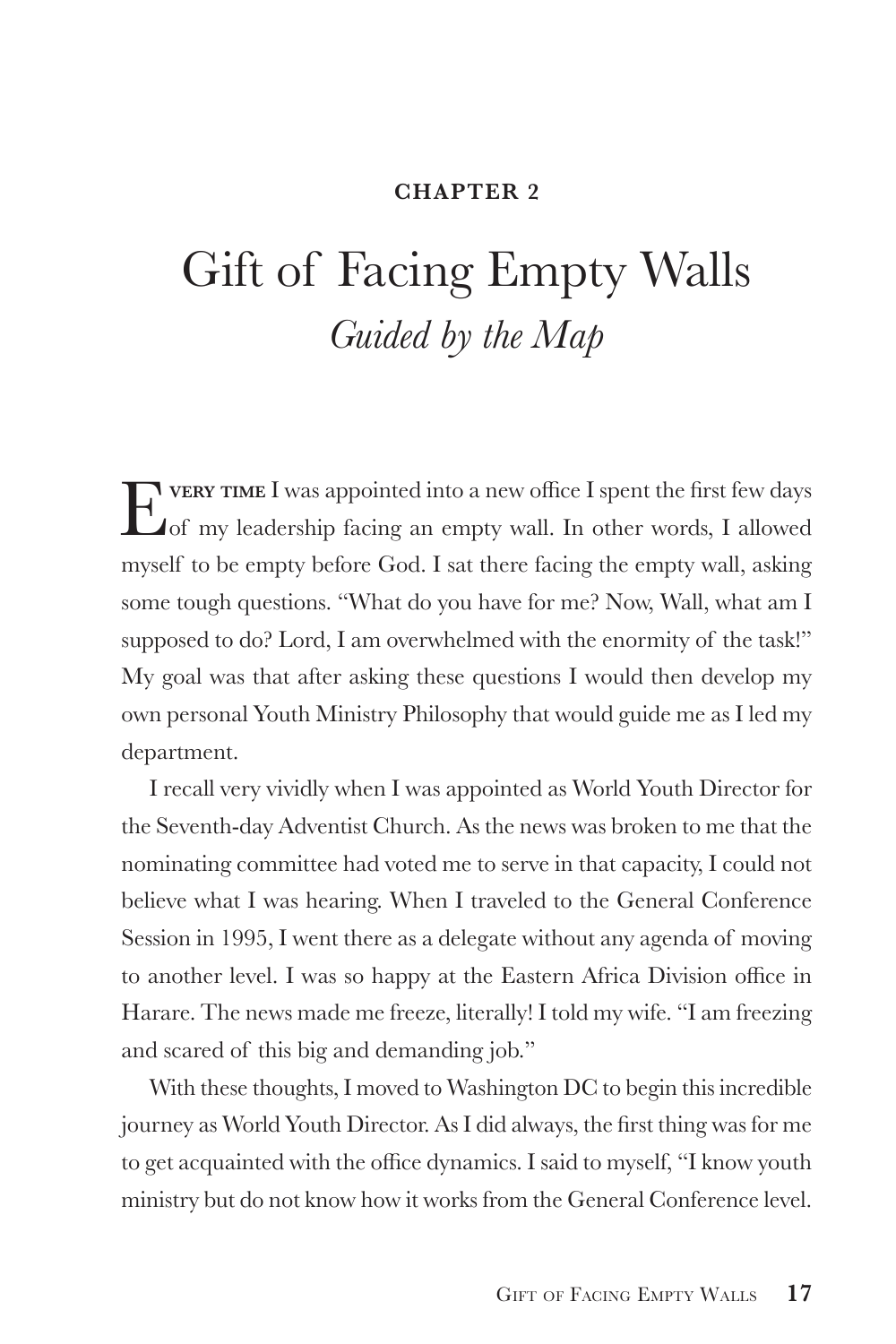I needed to spend more time in front of the empty wall. I spent almost three months going through the most important files. I wanted to have a rough idea of the actions taken and all the meetings held, with their minutes. As a new youth leader in your position, do not be too quick in starting your new assignment, running around before going through what your predecessors have done.

After reading all the minutes and plans of the previous youth leader. I turned now to the empty wall asking God, "What do I do? What do you want me to do in this department?" I reasoned with the wall. I did not want just to be another youth leader. I wanted to make a difference in the world of the Seventh-day Adventist church. Even when I worked at the other levels of the church, I spent more time talking to an empty wall. I needed answers from God. After many hours of facing and talking to the wall, the foundation of my personal philosophy was born.

I did not want to do the same old same old, so I called this foundation "Beyond the Obvious." This became the dynamic force behind all that I wanted to accomplish. I turned this into a global slogan. I thank God who gave me this powerful revelation in response to my sitting facing the empty wall. I am sharing with you, as this document became the guiding start to what we were set to do.

Since the inception of the Youth Department, the directors in the Seventh-day Adventist Church have always exceeded the obvious of their times. As we approach the Second Advent of Jesus Christ, this thrust becomes of paramount importance. We need to build upon our ancestors' visions by looking beyond the obvious as we enter the third millennium. Our current programs are great, yet we must not relax. It is essential that Adventist youth be challenged to finish the work of the gospel.

Facing the future with such a mentality requires us as youth leaders to shift our paradigm from program to people, and from past to future. Business as usual must stop. It is obvious we have youth camps. It is obvious we have many youth activities. It is obvious we have outstanding Pathfinder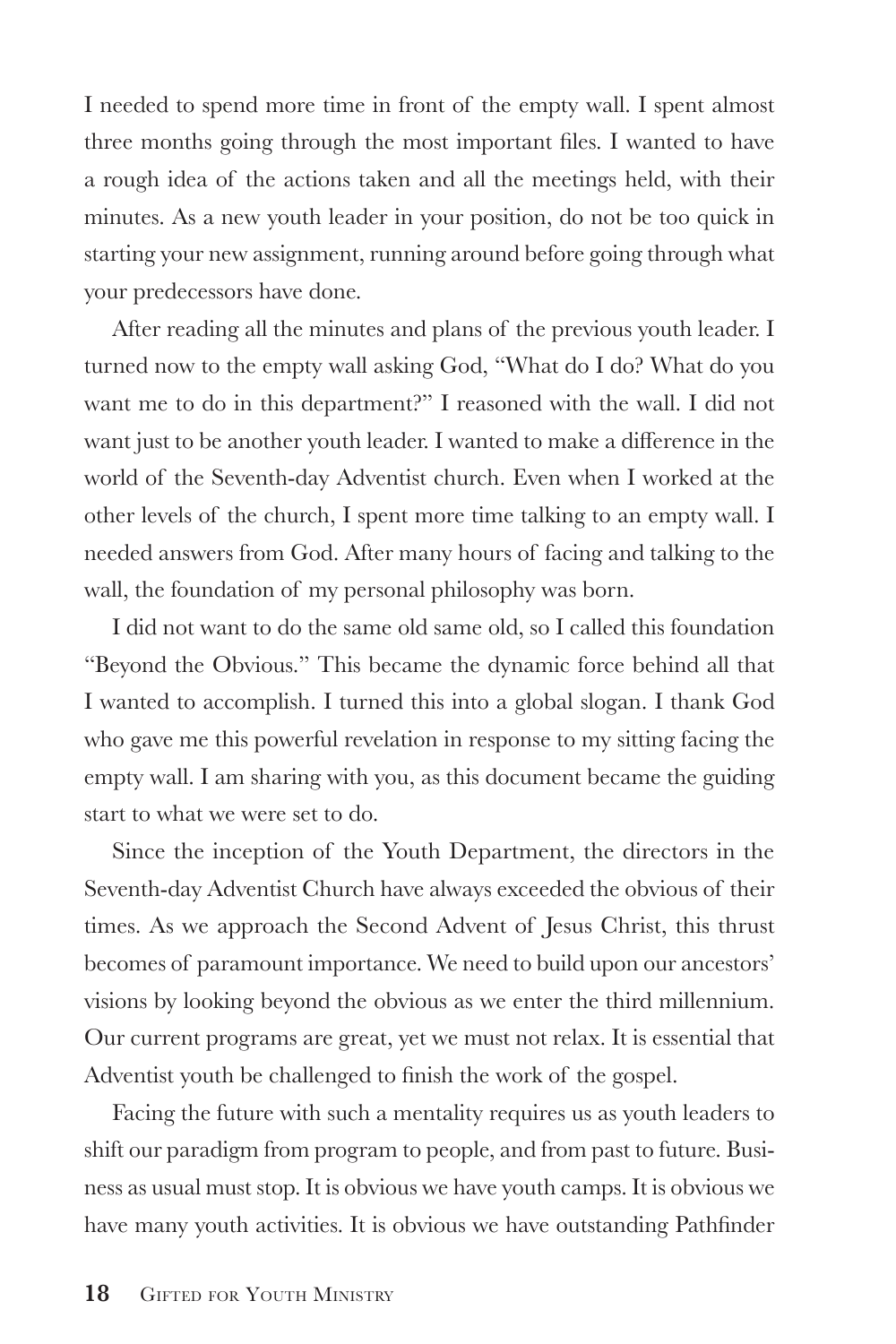programs, and it is obvious that we have an energetic Adventurer program. If we want to prepare our youth to face the future, we must move beyond the obvious and come up with programs that are issue- and, need-driven." There is nothing wrong with the obvious: uniforms, parading or insignias. However, we are losing too many young people despite the excellent programs we have. They are looking for more than the obvious. Let us build a youth ministry that meets the needs and issues affecting the spirituality of the youth.

Recent studies within the Seventh-day Adventist Church have shown increased at-risk behavior among our youth. Many times, some of these behaviors are not being addressed by the programs that are in place. We have taken everything within the obvious contexts. The programs we run must be built on our current strength and stretched beyond the obvious traditional boundaries. In the past, Youth Ministries has concentrated its efforts on producing quality spiritual products and services for youth leaders. It is becoming increasingly clear that such efforts, while necessary, are not sufficient in themselves. Moving beyond the obvious calls for us as youth leaders to inform and persuade not only the youth, but also those that deal with youth–leaders, church administrators, parents and church members.

Our focus and priorities have changed with the societal problems that are endemic in the society in which our youth live. Aids, poverty, street kids, secularism, postmodernism, New Age, drugs, single-parent families– all force us to see farther than our own perceptions. Society is constantly changing. In order for our ministry to be successful, we must respond to the political, social and economic challenges that affect and influence our youth.

"Beyond the Obvious" calls us as spiritual youth leaders to move away from working above as a department to working together with other departments within the church. This includes youth administrators, pastors, educators and ministries throughout the world church structure. Those involved in the youth ministry of the future must expand their vision of ministry.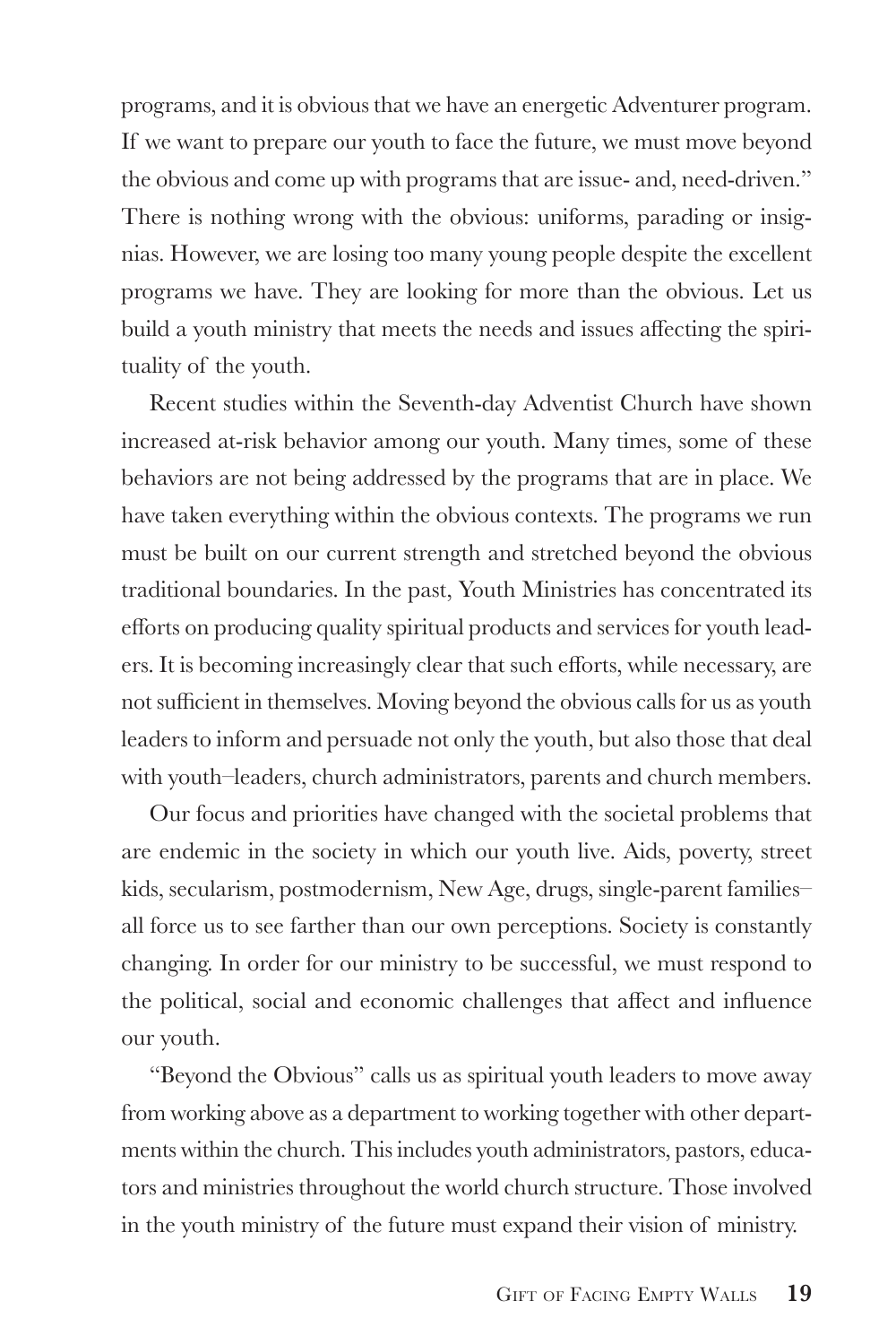For too long we have been isolated by the church or have isolated ourselves from the church. Youth ministry has been seen by many to be just dealing with youth and running their programs. This has been a very unfortunate approach. To reach young people, we reach those who work with them. We must not be simply specialists in providing programs, but specialists in ministry. The Youth department must be a vehicle for the church to accomplish its mission. Spiritual youth leaders must be specialists in communicating the mission of the church to youth and communicating the needs of youth to the church.

The department, with such focus, will increase the spiritual emphasis of its approach to ministry rather than concentrating only on the mechanics of the programs. Faith development, conversion, commitment, training and the development of a life-style of service by our youth to accomplish the mission of the church will be the priorities of the department as we take up the challenge of moving beyond the obvious: preparing our youth for eternity. "The youth in our day may be workers with Christ if they will; and in working, their faith will strengthen and their knowledge of the divine will increase." (Ellen G White, Testimonies for the Church, Vol 3, p 370)

"Beyond the Obvious" calls for youth leaders, pastors and church elders to challenge the young people with the Word of God. Many times those who work with young people say, "Youth are bored by church stuff." Contrary to this statement, when one asks youth what they are bored with at church, they say, "We are bored with leaders who do not challenge us."

Youth want to be challenged. Give youth more than entertainment. As youth leaders with an ear tuned to Beyond the Obvious, we are admonished to hear the cry of our youth. Youth are crying to our church saying:

- We want to find real *answers.*
- We want to find *hope*.
- We want to be *challenged*.
- We want to know *God*.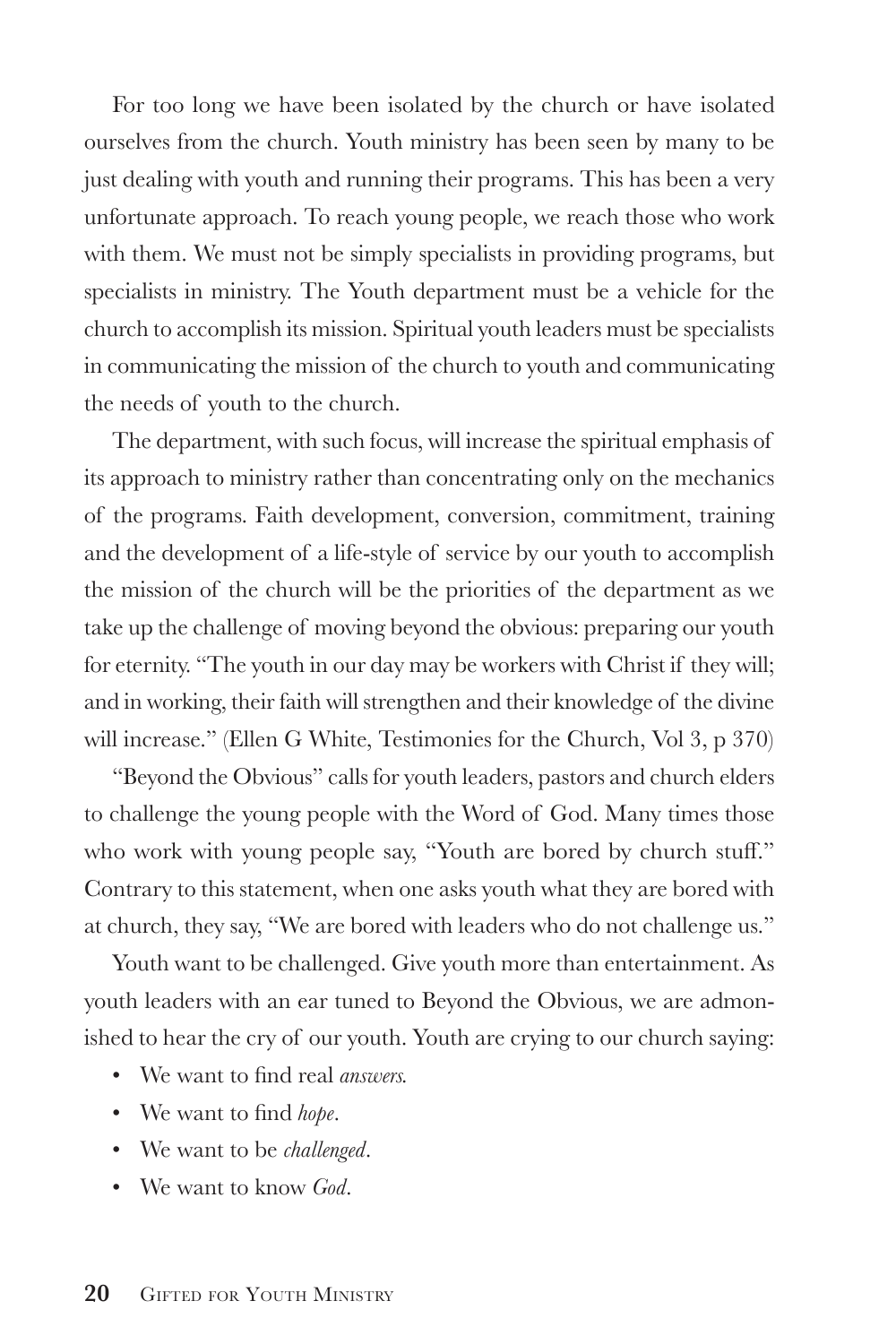- Please give us more than concerts, parades, insignias, uniforms and other mechanics within the various Youth Ministry activities.
- The youth are saying, "Show us how in God's Word to find answers to our questions!"

Youth ministry has one goal–to save its youth and involve them in the mission of the church. Youth Ministry is not babysitting or entertaining. Many youth leaders try the following approaches:

- Hold young people in the youth society or club so that they do not leave church or join another church.
- Hold young people in the youth society or club so that they do not go places or do things we don't approve of–to keep them entertained and under our control. We are not suggesting that youth should not be entertained but that entertainment should not be used as a longterm goal for Youth Ministry.
- Hold young people until they are old so that we can give them some positions in the church and teach them the Christian faith.

Youth leaders whose goal is to hold young people usually end up catering to those who are most likely to leave–at the expense of committed young people. Our business should always be to mold the character of youths into the image of Jesus Christ. That is our Ministry.

The "Beyond the Obvious" attitude's objective is to place emphasis on Salvation and Service. Paul's goal in ministry was to present every person mature in Christ (see Colossians 1:28). The goal of Adventist youth ministry should be to present every young person mature in Christ. The goal is not to run programs or use methods, because they are merely tools we use to achieve the goal of leading young people to maturity. When the goal is maturity in Christ, the youth leader is set free to use any method that achieves that goal. Neither is the goal to hold young people within the fellowship of the church; that is a by-product of leading young people to maturity in Christ.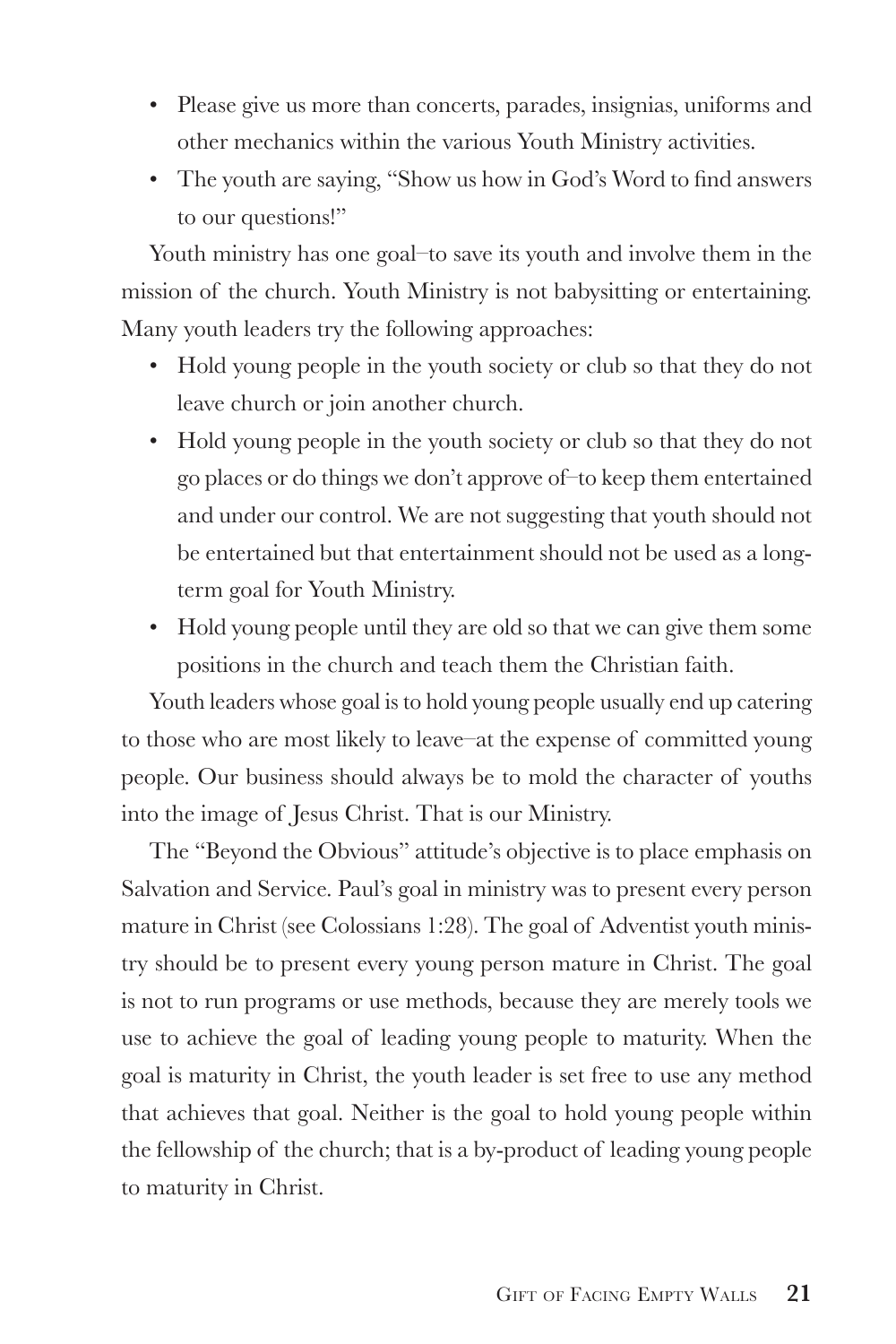"Beyond the Obvious" challenges the way we think about youth ministry, because youth ministry is not only happening where there is a youth program. It is quite possible to have a Pathfinder or Senior Youth/ Young Adult program where hundreds of young people attend smoothly organized activities and yet no one is led to maturity in Christ. On the other hand, a church may lack an organized youth group, so that people say it has no youth ministry; yet, through personal relationships, young people are led to maturity in Christ. That is going "Beyond the Obvious."

"Beyond the Obvious" challenges our youth to move out of comfortable faith into challenging faith. It might be more of a sin to suggest to young people that the Christian life is always fun and never boring. Christian faith may begin on the mountain top, but Christian character is formed in the crucible of pain. Mature Christian adults, then, are those people who no longer depend on "whistles and bells" or "Mom and Daddy" to motivate them to live out their faith.

Young men and women become proactive Christians–not reactive. When young people grow up to be reactive Christian adults, they are constantly waiting for someone, or something, to attract them–to involve them, to impress them. A reactive Christian youth puts the responsibility for his/her spiritual life on someone else.

Could it be that our church youth programs and publicity may, in fact, be moving teens away from, rather than toward, mature Christian adulthood? Today we are fighting for young people, including the small young ones of the church. Youth ministry has to be reinvented for the needs and wavelengths of a whole new youth world. Some basics have not changed, and they never will. In other areas, today's youth leader needs fresh thinking, plowing a new path where the old "young people's group" used to sit. Beyond the Obvious mentality recognizes that the youth society is "base camp" for the Adventist young people who are the frontline soldiers in the battle for their generation. It is a "field hospital" for the many wounded kids. And it must be the redeeming place where Satan's prisoners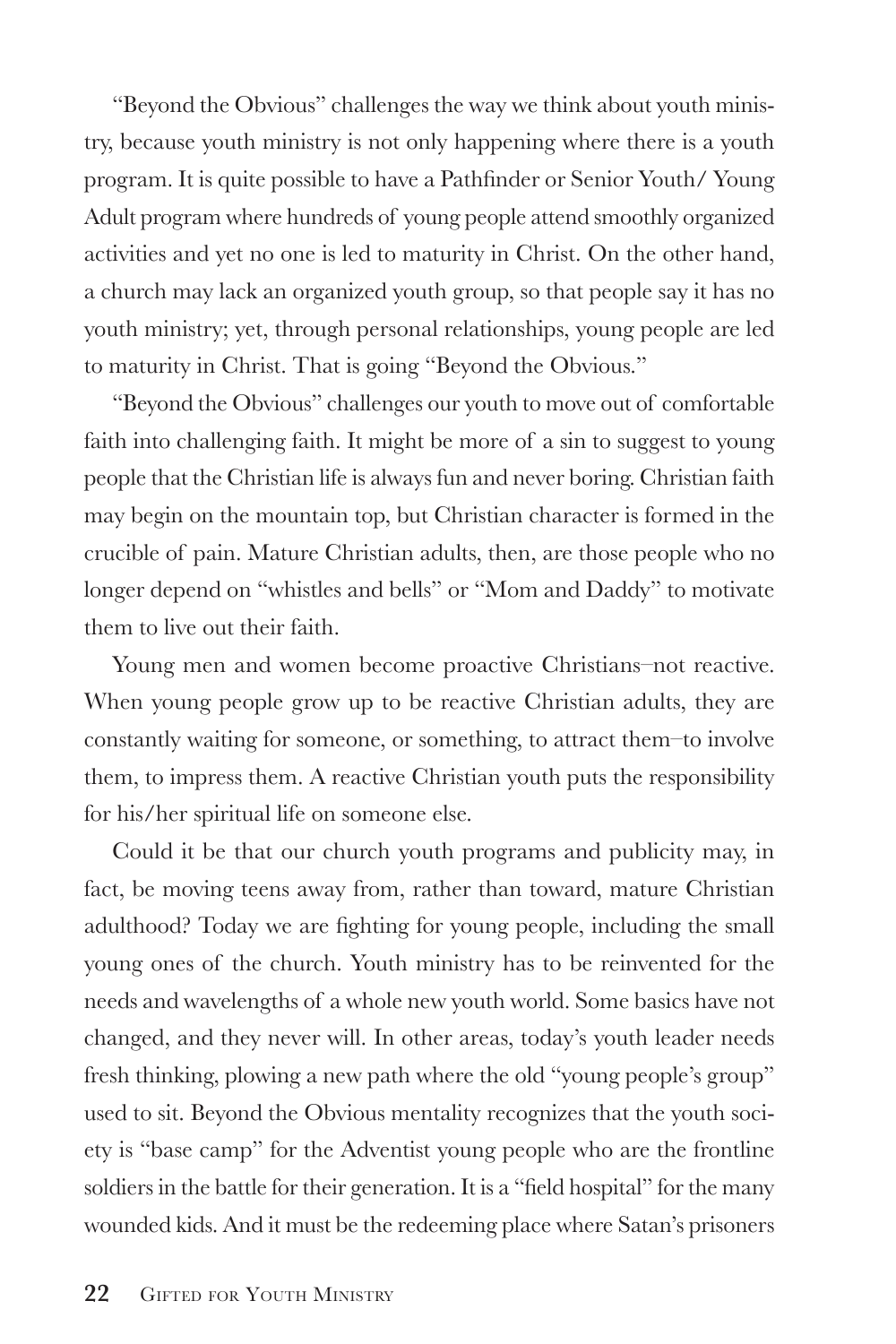of war are attracted and set free. Ellen White rightly said it: "We have an army of youth today who can do much if they are properly directed and encouraged. We want our children to believe the truth. We want them to be blessed of God. We want them to act a part in well-organized plans for helping other youth. Let all be so trained that they might rightly represent the truth, giving reason for the hope that is within them, and knowing God in any branch of the work where they are qualified to labor." (Ellen G. White, General Conference Bulletin, Jan 24, 30, 1893).

The Bible clearly shows the need of prayers in the lives of youth leaders. In the story of Moses, Aaron and Hur, the Israelites prevailed against the Amalekites as long as Moses could hold up his arms. But he couldn't keep them up all day, so Aaron and Hur walked with him and held his arms up (see Exodus 17:10-12). Every youth leader needs an "Aaron and Hur Club" around him–this is war.

We cannot afford to have a ministry that is program-driven or ideadriven or even goal-driven. It must be a prayer-driven ministry or we will only see results humans can produce. In Beyond the Obvious, fervent, focused prayer will show us what God can do for our young people. "The prayer of a righteous man is powerful and effective" (James 5:16 NIV).

A youth leader with the Beyond the Obvious burden will challenge the young people to be what they would like the church to become. Young people can catch a vision that says, "If it starts here, maybe it could spread throughout the church."

Adventist young people need to realize their potential to be spiritual examples for their church and beyond. They could be God's instruments to lead the church into something more loving, more evangelistic, more exciting, more real than many adult believers are experiencing.

Ellen White, in her "Appeal to the Young" says: "If they would elevate their thoughts and words above the frivolous attractions of this world and make it their aim to glorify God, His peace, which passeth all understanding, would be theirs." (Ellen G. White, *Testimonies for the Church*, Vol. 3, p 371).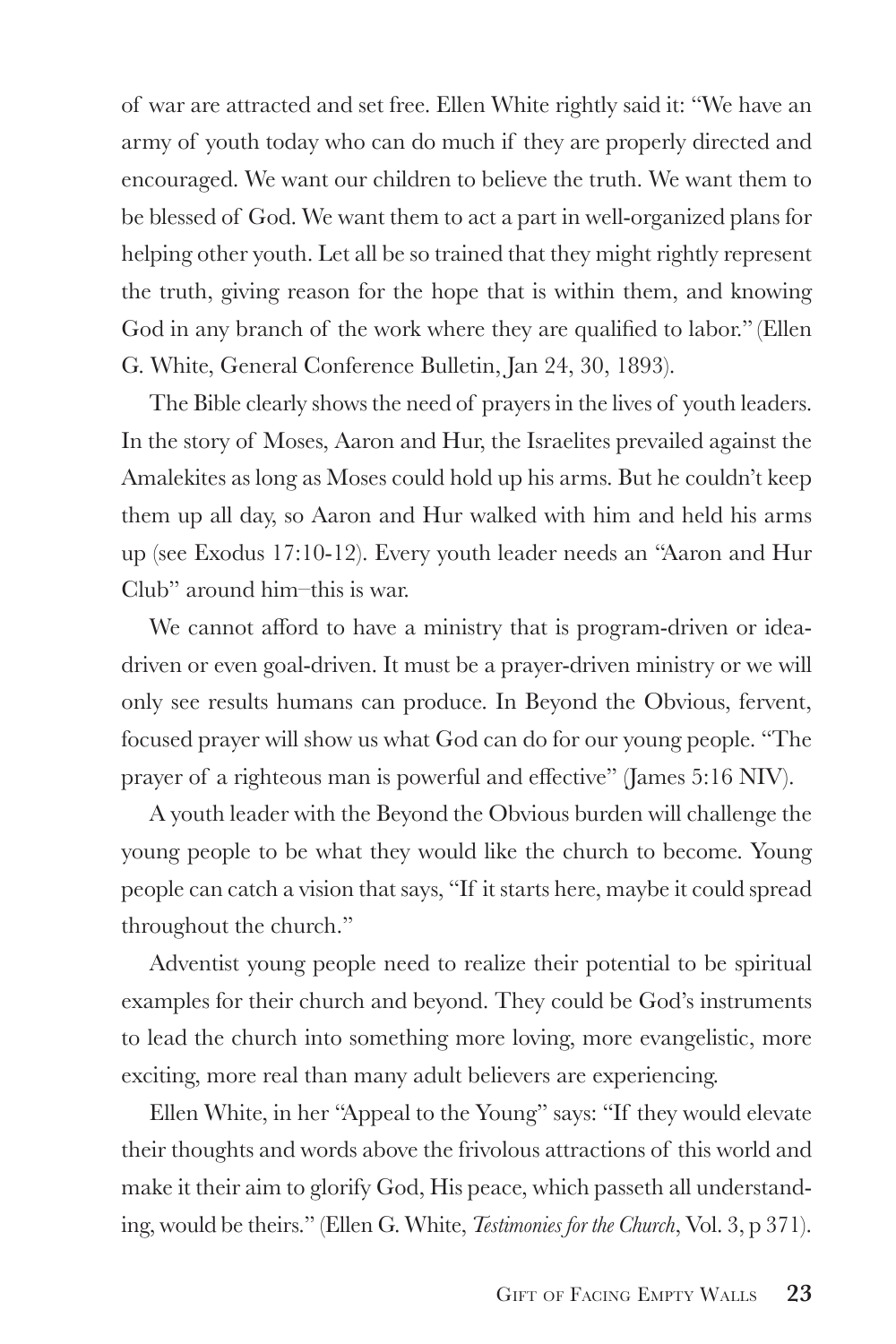In another place she says, "Our young people need to be helped, uplifted, and encouraged, but in the right manner; not, perhaps, as they would desire it, but in a way that will help them to have sanctified minds. They need good, sanctifying religion more than anything else." (Ellen G White, *Guidance*, p 557).

God has commissioned us as leaders to "pump up the volume" of Adventist youth ministry for the salvation of our youth! Let the message of salvation sound above the noise of the world through the Adventurer, Pathfinder and senior youth/young adult programs, resources, and leadership. Time is running out. We most move Beyond the Obvious to save our youth.

As youth leader you must develop your own personal philosophy for youth ministry. I realized that from the early days of my ministry. God had given me a gift of developing a philosophy for a vibrant youth ministry in the local conference or wherever God put me to serve. Keep asking God. "Lord, what do you want me to do?" Approach Him with emptiness in you. Avoid being like some leaders who run around the world or conferences delivering nothing because they have not developed a personal youth ministry. Be knowledgeable. Be an expert in the office on youth ministry matters. Dream big for the youth of this church.

My personal youth ministry philosophy was now born: The ultimate purpose of youth ministry is to assist the young people to become Christ followers by equipping them for worship, discipleship, service, outreach, and fellowship, and to help youth to develop their full potential physically, spiritually, and socially.

#### **Primary Focus**

The salvation of youth through Jesus Christ and their acceptance and involvement in the mission of the church.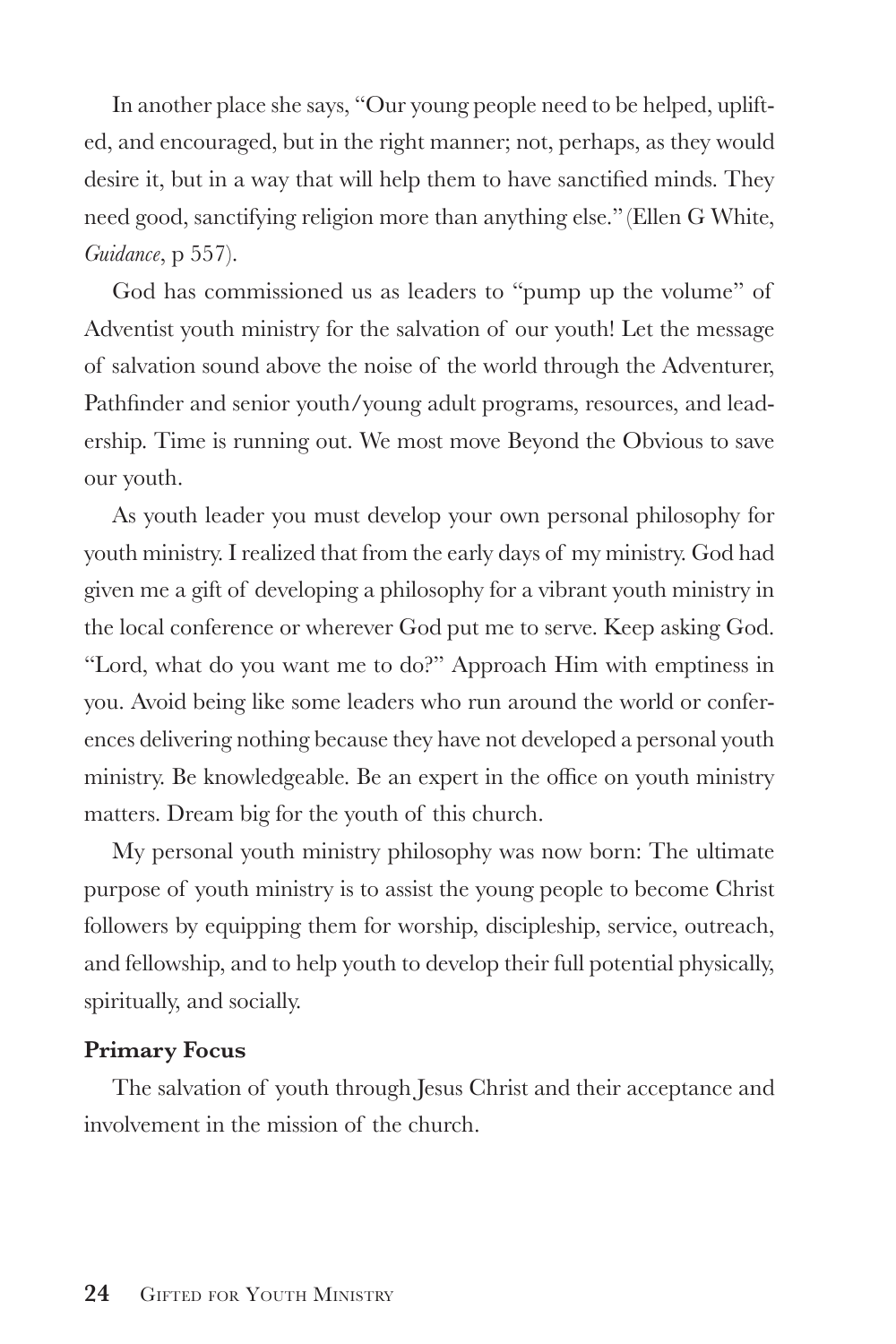#### **Aspects of Youth Ministry**

Various aspects of youth ministry will guide and inform the model of ministry we wish to implement. These aspects form a theology of youth ministry.

1. Intentional

Youth ministry must be planned, based on a vision for a desired future amongst young people. That desired future is to see young people come to know and love Jesus as Savior and Lord of their lives, and for that to make a difference to them and, through them, to the world.

2. Incarnational

Jesus, the God who became man, is the example for all ministry. Without giving up his divine qualities, he nevertheless became fully immersed within the culture of the people to whom he brought Good News. He was part of the culture, yet transcended it. The incarnation is a challenge to understand and live within the world of youth culture. It must make the Good News culturally relevant to young people, and take it into their world. Incarnational means enfleshing Christ to youth, not judging youth on externals, spending time with them, being for them at all costs—God so loved the world that he gave. Identify with youth, feel their hurts and their joys, know their minds.

3. Relational

Youth ministry is a strategy, not a program. The purpose is to influence the lives of young people towards Christ-like living. Youth programs must be designed to foster relationship between young people and their friends, the youth leaders, and other significant adults, who can have an input into their lives. Programs and structures are only important in so far as they promote relationship-building.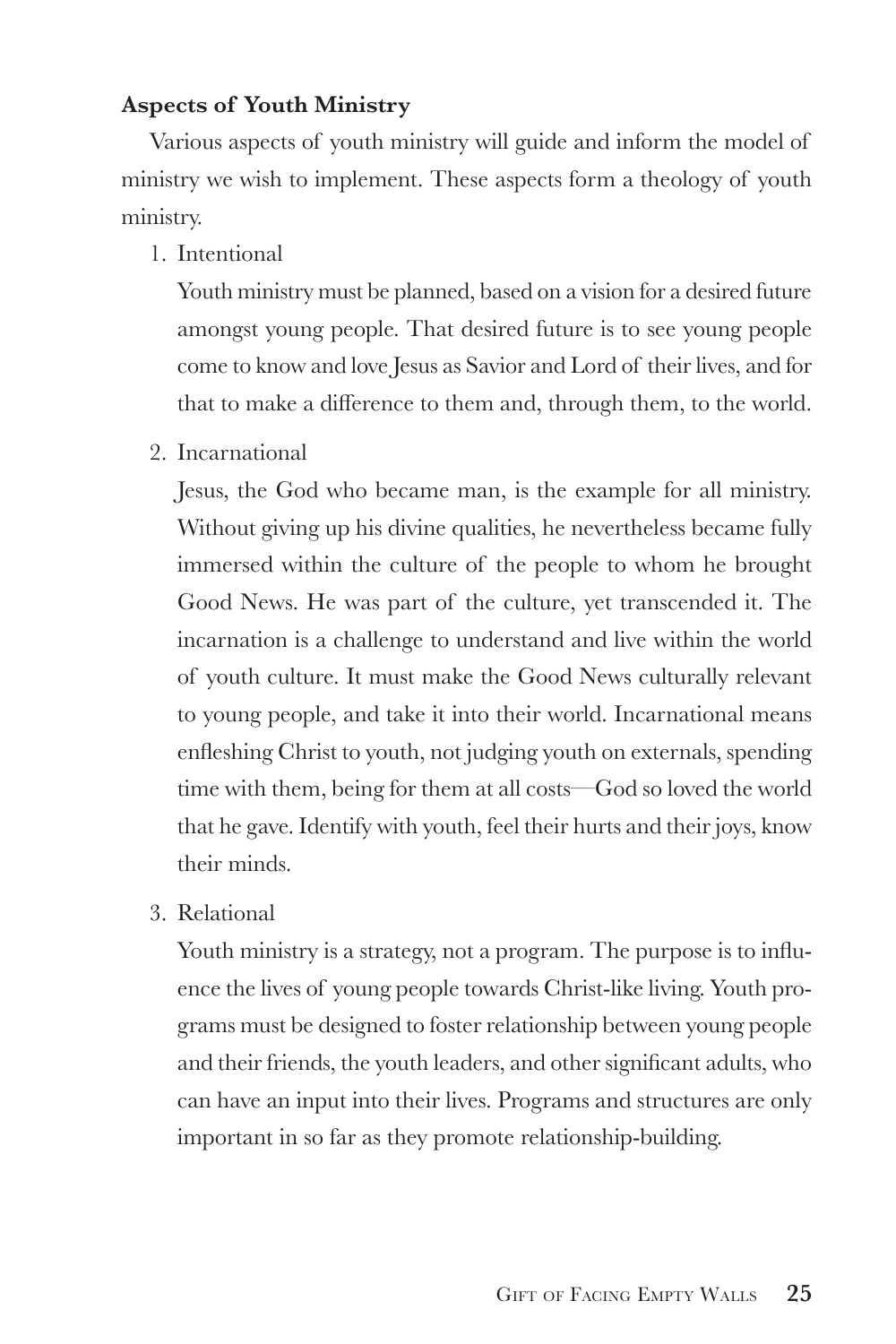#### 4. Integrated

Youth ministry MUST be integrated into the rest of the church. Youth ministry MUST NOT function independently; it is part and parcel of the whole church. Most ministries in the local church have an effect on young people, and this effect should be considered and integrated into the vision and functioning of each ministry.

5. Holistic

A youth training model must have a holistic youth approach, taking seriously the spiritual, physical, mental, emotional and psychological wellbeing of the youth. As the Bible advises, "…making the most of every opportunity, because the days are evil. Therefore do not be foolish but understand what the Lord's will is" (Eph. 5:16-17). The youth ministry that touches youth in every area of life tends to be easily embraced by the youth themselves. The utmost example of how to model the holistic ministry is drawn from the ministry of Christ Jesus.

- i. Christ fed people when they needed food. (John 6)
- ii. He healed the sick who cried to Him for help; e.g., the blind man who could not be quiet (Matt. 9); those who believed in Him by faith; e.g., the son of a rich man healed from afar (Matt. 8); those who touched His clothes, e.g., the woman who bled (Matt. 9); those who were brought to Him by friends; e.g., the people who put the sick man down through a roof (Mark 2).
- iii. He showed justice and mercy, e.g., the woman found in the act of adultery (John 8).
- iv. He visited the bereaved, e.g., Lazarus' family (John 11).
- v. He ate with sinners, e.g., Zacchaeus (Luke 19).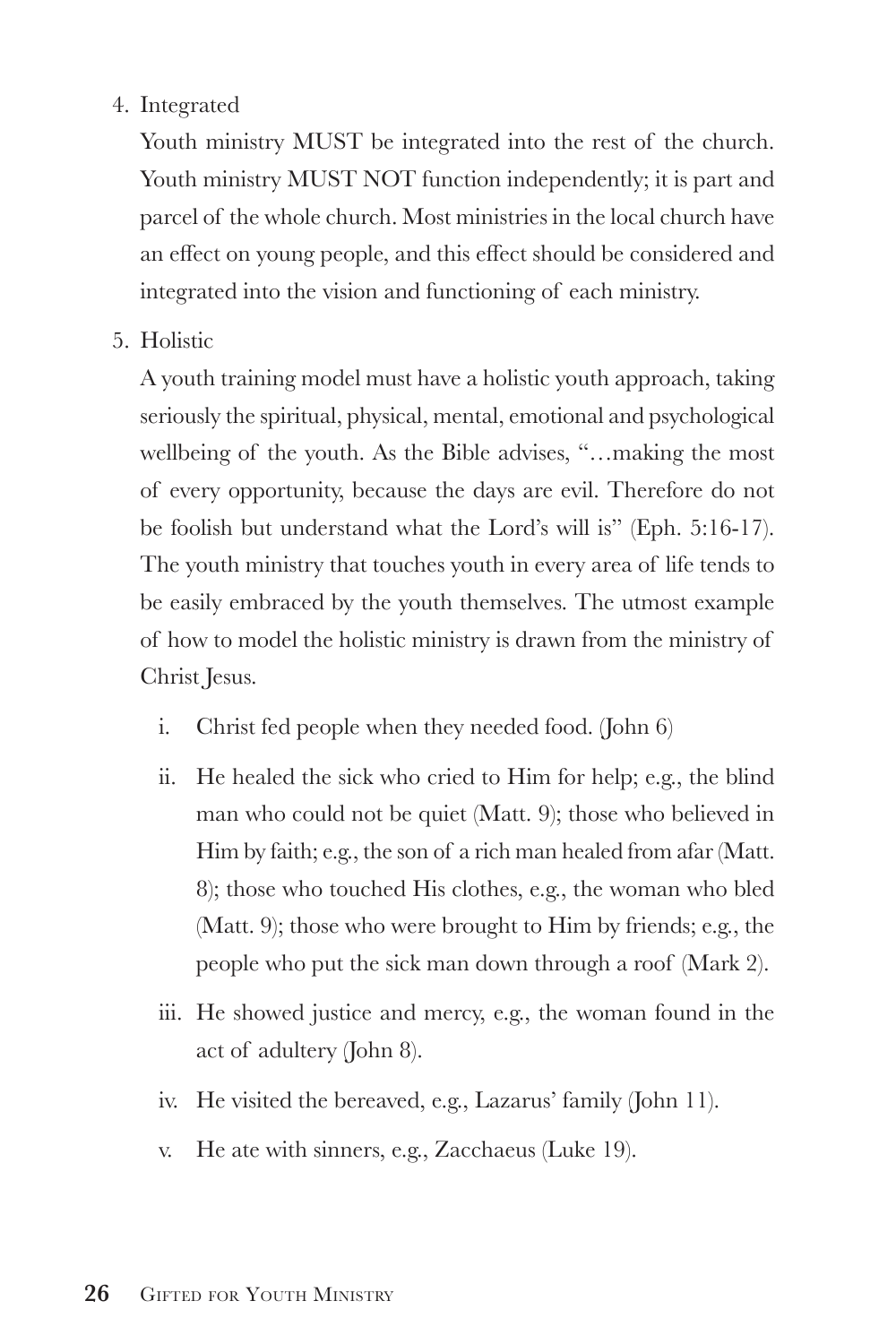- vi. He was trusted with private counseling, e.g., Nicodemus (John 3).
- vii. He forgave His enemies on the cross, saying, "Father forgive them for they know not what they do") (Luke 23:34).

viii.He chased evildoers from the Temple (Matt. 21).

These are just a few examples of how Jesus ministered to people's needs. People's needs are numerous and varied. Young people have multi-needs to be met; however, an effective youth training model is patterned after Jesus, the Great Shepherd.

Youth ministry must meet all the needs of young people: physical, emotional, mental, relational and spiritual. The whole person must be ministered to. Jesus developed in four distinct areas: in the physical, intellectual, social and spiritual aspects of His being (Luke 2:52). Youth ministry cannot isolate the spiritual maturity of a young person from the rest of their being. Age specific ministries must be developed; e.g., Adventurer Club, Pathfinder Club, Ambassadors Club and Senior Youth.

#### 6. Six Major Areas of Youth Growth

- a. Physical
- b. Cognitive
- c. Social
- d. Emotional
- e. Moral
- f. Faith/Spiritual

Youth ministry must encompass the social sphere within which each young person operates. It must impact and address issues within the family, school, community, sport and entertainment and other areas of life that affect the young people of the church's community. The holistic view must always be maintained.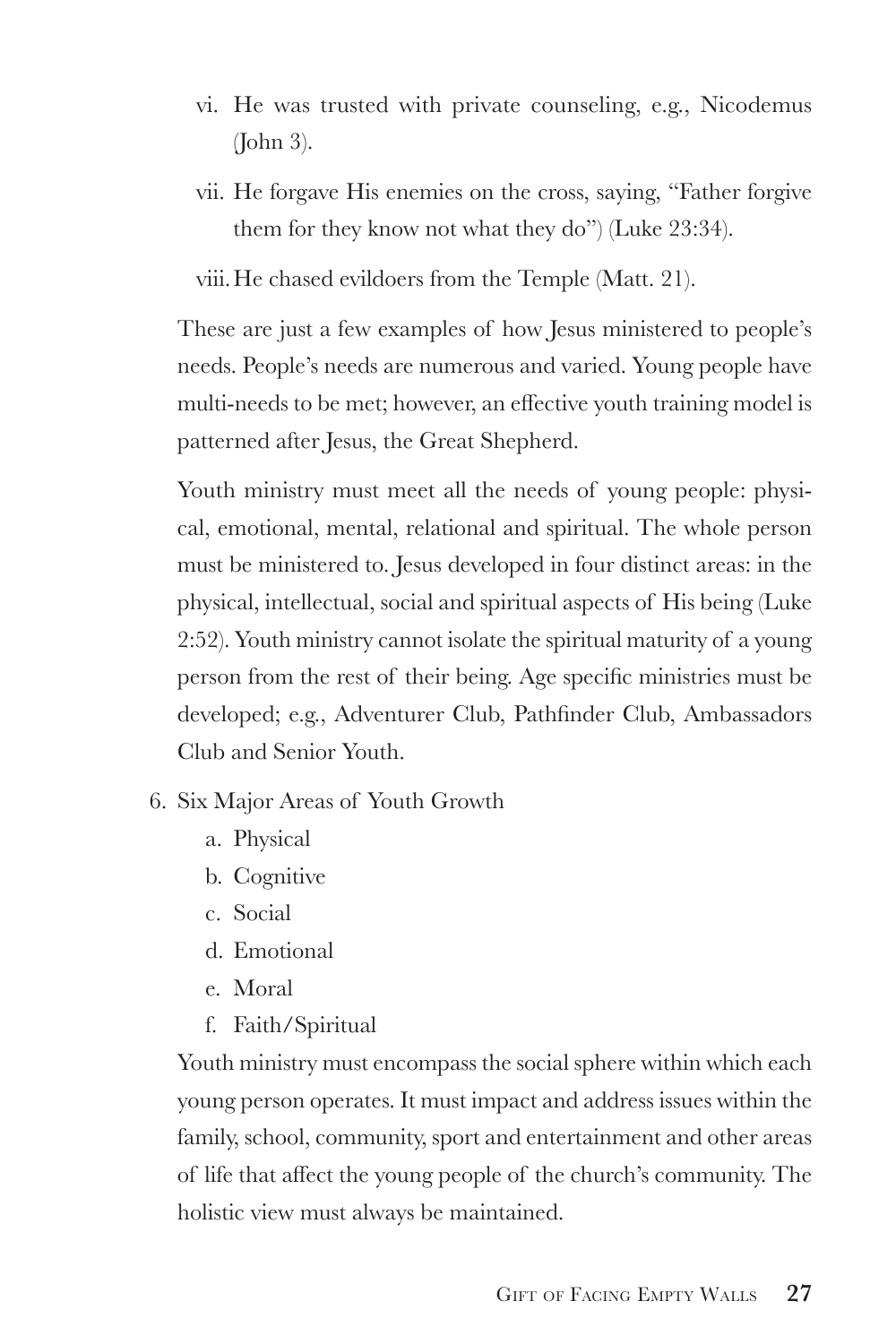#### 7. Pastoral

Although they don't always appreciate it, young people do need to be led. Youth ministry is not the place to let people "try out" a spiritual gift or "practice" their leadership ability, except, perhaps, under the supervision of an experienced youth leader. Most people who are Christians as adults made a profession of faith before the age of 16. Thus, youth ministry should be where the church's *best* ministers are used. Experienced adults must be involved in youth leadership, at all levels.

Many young people in the world today are emotionally damaged, due to incredible pressures at school and play, family breakdowns and peer pressures. Youth ministry must touch their lives in a compassionate way, giving Biblical counsel, and attempting to help resolve these issues. Youth ministers will very often impact families and be involved with family ministry and as well as encouraging individuals to seek professional Christian counseling when needed.

8. Spiritual Ministry

Youth ministry is not an entertainment center, nor is it a babysitting service. It is a spiritual ministry, involving modeling and teaching of spiritual disciplines by spiritually gifted and spiritually mature people. We are in the business of molding in the minds of young people the image of Jesus Christ that was lost in the garden of Eden. This is not to say that it will not be fun, but the ultimate purpose is spirituality, not entertainment.

9. Based on Scripture

Although youth ministry must be culturally relevant to young people in a modern world, it can never compromise the gospel, nor can it go against scriptural instruction. Youth ministry by its nature must remain fresh by always keeping an open mind and continually testing whether we have truly understood the Bible and applied it correctly.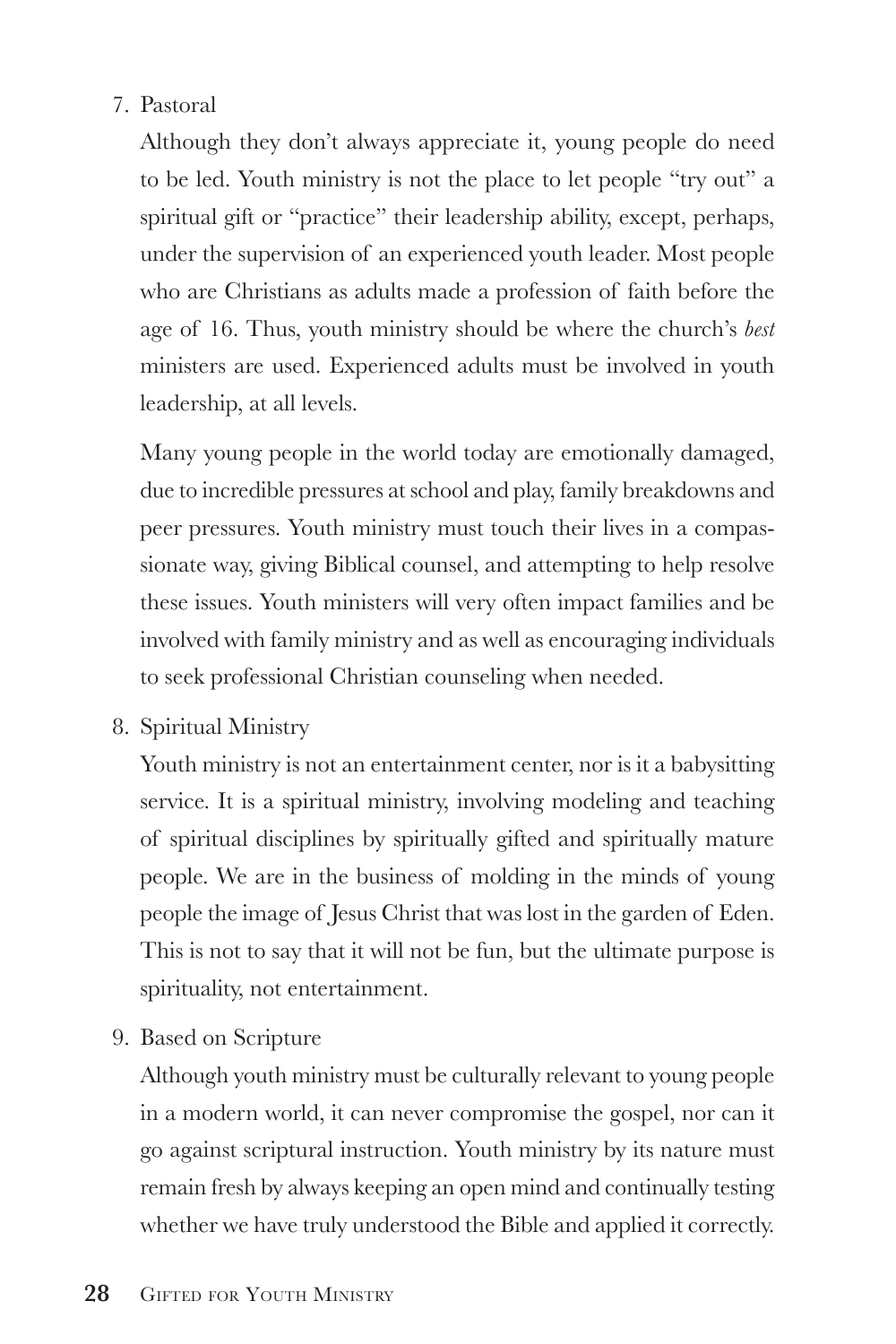In accordance with 1 Corinthians 12:1–31 and Ephesians 4:11–16, our aim should be to help young people find their gifts and use them in ministry. These gifts indicate some important areas of attention. We need "apostles" who are continually reminding us of the outward direction of our youth ministry. Their hearts are for the lost world that doesn't attend the youth group. They focus our attention on the world beyond. They are prophets and visionaries (Acts 2:17) who are never satisfied with the status quo. They remind us that there is always room for improvement. Pastors and teachers point us back to Scripture. The guide for youth ministry must not be human wisdom, but Scripture.

10. Assisting Young People

"Good discipleship involves developing a ministry that lasts" (Burns 1988:62). Youth Ministry must produce disciples of Christ who can think and act independently of the leaders, who can stand firm spiritually, and who are willing to take a stand against evil. Help young people to test their Christian faith, to experiment with it. Lead them on the path of discovery that will lead to their own personal acceptance of Christ and what it means to be a Christian.

11. To Become Christ Followers

The task of every discipler is to help people become more like Jesus. When they are better Christ-followers, then we will be succeeding in our ministry—no matter where they start or end on the scale. Salvation is God's work, not ours. Our task is to do ministry, not to "get people into heaven", (Col 1:13). The purpose of youth ministry is to point youth toward God and help them become involved in the Great Commission of salvation and service.

12. Equipping

The ultimate goal of youth ministry is not to do things for young people, but rather to equip them to effectively minister for Christ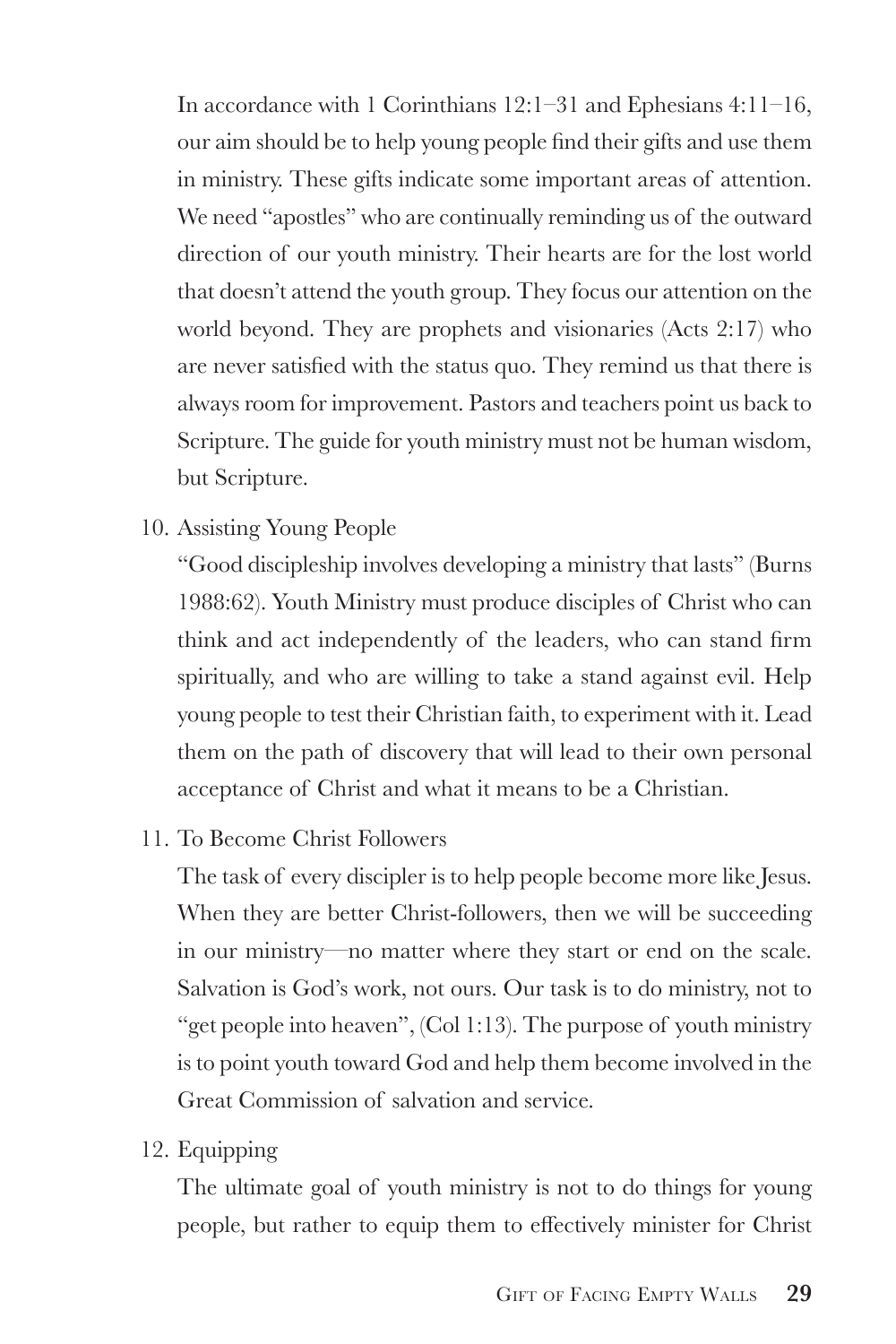(Ephesians 4:11–16). Young people must be encouraged to get involved and to minister as their gifts, personality and spirituality allow.

13. Leadership

Adventist Youth Ministry needs to be:

- To Youth—Ministry that centers on youth and their actual, felt, real needs, not on what adults think youth ought to need.
- For Youth—Ministry that belongs to the youth, not to the adults, and is for the beneficial development of youth.
- With Youth—Youth are helped to become actively involved in the whole planning processes that focus on their felt and real needs
- By Youth—Youth themselves do the work of the ministry. They are not just spectators.
	- $\cdot$  I D<sub>o</sub>
	- We Do
	- They Do
	- I Watch

Adults are actively involved as facilitators, coaches, and helpers. Youth learn leadership principles and practice them immediately, instead of waiting "till they are 35."

In order for this to take place, well-planned, appropriately structured, and timely-executed leadership training programs must be systematically carried out at all levels of church organization.

14. Balanced Program

All youth activities must reflect these four areas: worship, evangelism, fellowship and nurture (Acts 2:42).

Out of the facing of empty wall I developed this personal youth ministry philosophy which became my north star, my energy, my dynamite in working with youth. I knew what I was going to do,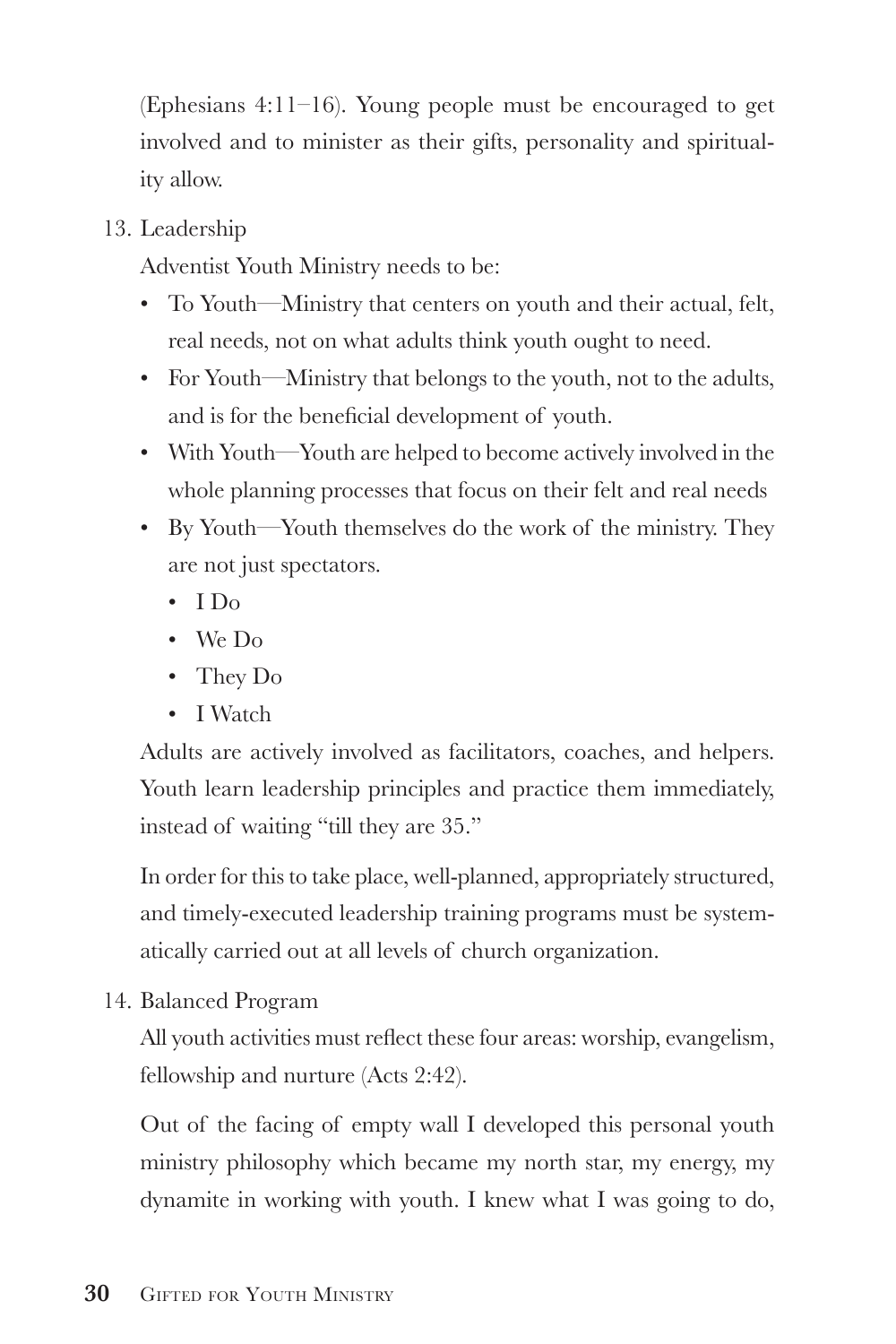I knew where I was taking the department. I spoke with energy, I spoke with passion because I had a philosophy. I was not a blind youth leader.

When you face an empty wall, it helps you to dream big. As a result of facing wall, especially when I went to the general conference office, I dreamt big for the youth of this church. I came up with big ideas and plans for the department, and I started giving them to local conferences. I applied this philosophy at all levels where I worked: General Conference, division and union. While at the Eastern Africa Division I saw this gift at work. I planned for the firstever division-wide youth ministry summit, called Mombasa Youth Summit. We spent the whole week planning. Out of this summit we came with a vision for the Division and a Mission Statement for the department for the first time. To this day what we planned at that time is still being implemented.

My associates at the General Conference level used to tease me, "So, Dr. Muganda, what is the new idea today?" Every time God would give me a new exciting idea I would always share it with my team.

At the General Conference, backed with this philosophy, I continued to build a strong youth department for the world church. I introduced the document "Beyond the Obvious" to the world church during the World Youth Advisory Council and it was well received and implemented all over the world. Then came the Impact idea in the place of the traditional Youth Congresses. At Impact events, youth spent half of the time in humanitarian projects and then ended up with three to four days of celebrating what God had done through them in seminars and devotionals. The first Impact was held in Bangkok, Thailand, known as World Conference on Youth and Community. The General Conference Executive Committee voted that every five years an Impact event would be held. Since its inception, the